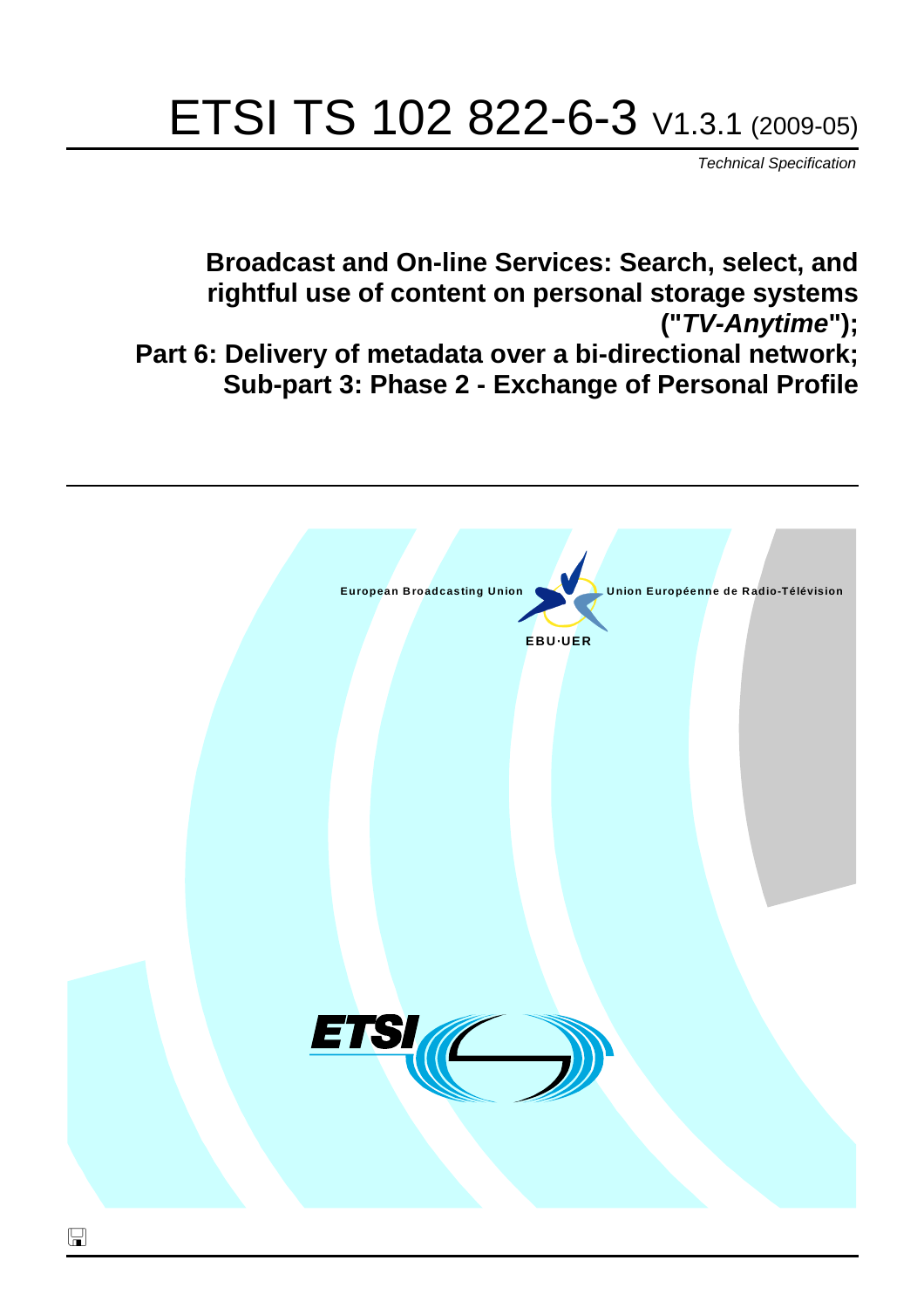Reference

RTS/JTC-TVA-PH1-44-06-03

**Keywords** 

broadcasting, content, service, TV, video

#### *ETSI*

#### 650 Route des Lucioles F-06921 Sophia Antipolis Cedex - FRANCE

Tel.: +33 4 92 94 42 00 Fax: +33 4 93 65 47 16

Siret N° 348 623 562 00017 - NAF 742 C Association à but non lucratif enregistrée à la Sous-Préfecture de Grasse (06) N° 7803/88

#### *Important notice*

Individual copies of the present document can be downloaded from: [http://www.etsi.org](http://www.etsi.org/)

The present document may be made available in more than one electronic version or in print. In any case of existing or perceived difference in contents between such versions, the reference version is the Portable Document Format (PDF). In case of dispute, the reference shall be the printing on ETSI printers of the PDF version kept on a specific network drive within ETSI Secretariat.

Users of the present document should be aware that the document may be subject to revision or change of status. Information on the current status of this and other ETSI documents is available at <http://portal.etsi.org/tb/status/status.asp>

If you find errors in the present document, please send your comment to one of the following services: [http://portal.etsi.org/chaircor/ETSI\\_support.asp](http://portal.etsi.org/chaircor/ETSI_support.asp)

#### *Copyright Notification*

No part may be reproduced except as authorized by written permission. The copyright and the foregoing restriction extend to reproduction in all media.

> © European Telecommunications Standards Institute 2009. © European Broadcasting Union 2009. All rights reserved.

**DECT**TM, **PLUGTESTS**TM, **UMTS**TM, **TIPHON**TM, the TIPHON logo and the ETSI logo are Trade Marks of ETSI registered for the benefit of its Members. **3GPP**TM is a Trade Mark of ETSI registered for the benefit of its Members and of the 3GPP Organizational Partners.

**LTE**™ is a Trade Mark of ETSI currently being registered

for the benefit of its Members and of the 3GPP Organizational Partners.

**GSM**® and the GSM logo are Trade Marks registered and owned by the GSM Association.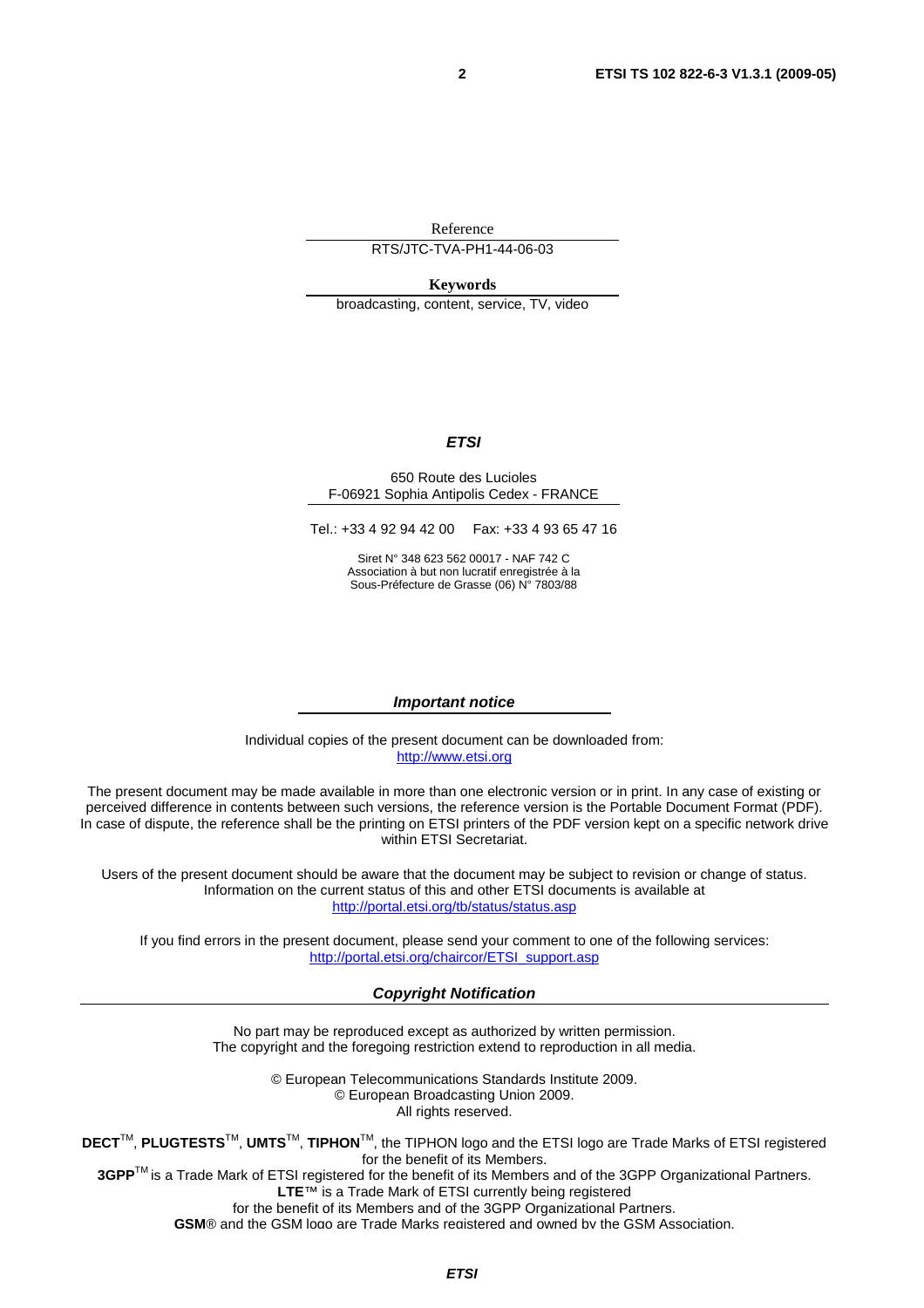## Contents

| 1                                                                                                                                                                                           |                               |  |
|---------------------------------------------------------------------------------------------------------------------------------------------------------------------------------------------|-------------------------------|--|
| 2<br>2.1<br>2.2                                                                                                                                                                             |                               |  |
| 3<br>3.1<br>3.2                                                                                                                                                                             |                               |  |
| 4<br>4.1<br>4.2<br>4.3                                                                                                                                                                      |                               |  |
| 5<br>5.1<br>5.1.1<br>5.1.2<br>5.1.3<br>5.1.4<br>5.1.5<br>5.1.6<br>5.2<br>5.2.1<br>5.2.2<br>5.2.3<br>5.3<br>5.3.1<br>5.3.2<br>5.3.3<br>6<br>6.1<br>6.1.1<br>6.1.2<br>6.1.3<br>6.1.4<br>6.1.5 |                               |  |
| 6.2                                                                                                                                                                                         | <b>Annex A (normative):</b>   |  |
| A.1                                                                                                                                                                                         |                               |  |
| A.2                                                                                                                                                                                         |                               |  |
|                                                                                                                                                                                             | <b>Annex B</b> (informative): |  |
| B.1                                                                                                                                                                                         |                               |  |
| B.2                                                                                                                                                                                         |                               |  |
| B.3                                                                                                                                                                                         |                               |  |
| B.4                                                                                                                                                                                         |                               |  |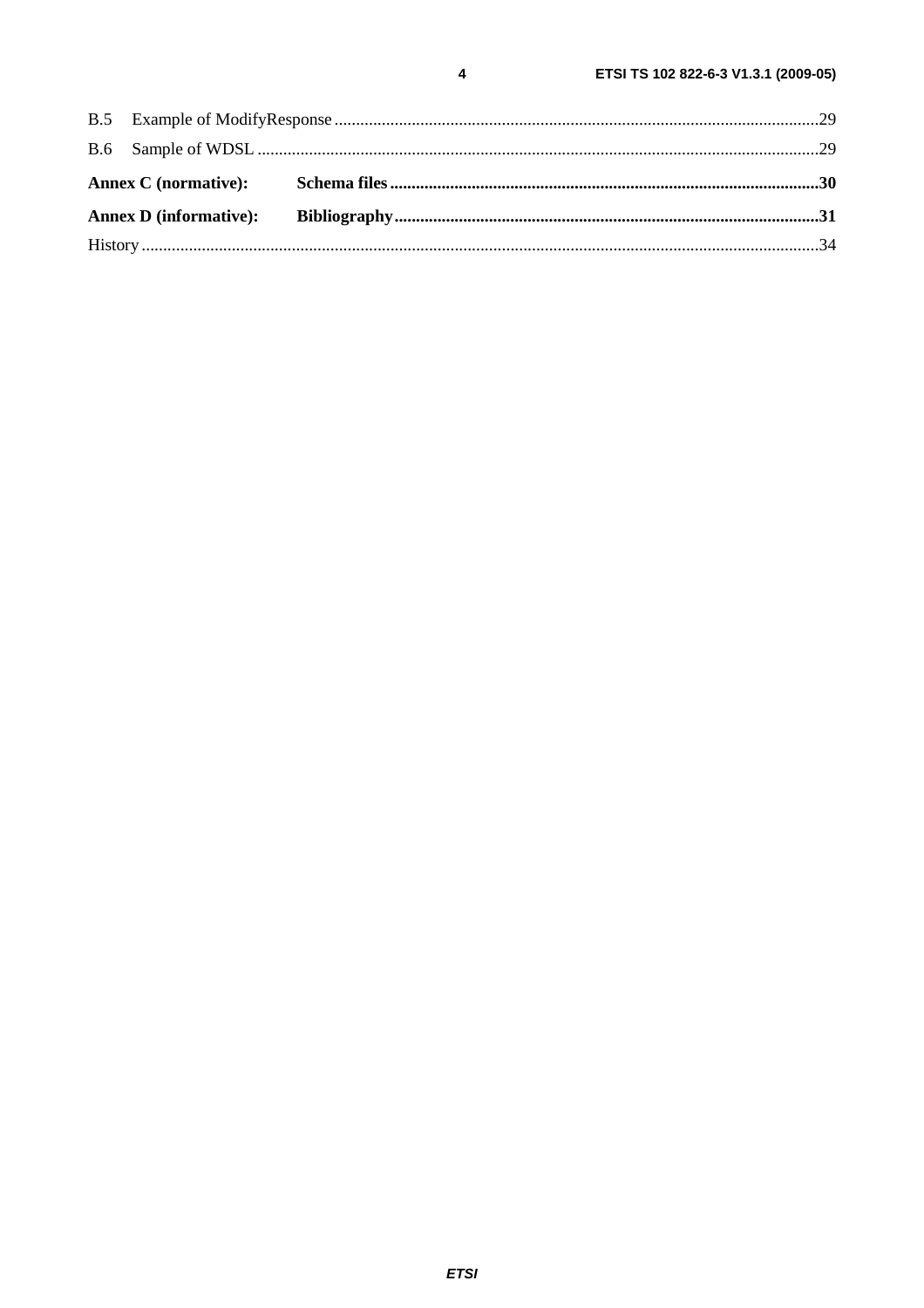### Intellectual Property Rights

IPRs essential or potentially essential to the present document may have been declared to ETSI. The information pertaining to these essential IPRs, if any, is publicly available for **ETSI members and non-members**, and can be found in ETSI SR 000 314: *"Intellectual Property Rights (IPRs); Essential, or potentially Essential, IPRs notified to ETSI in respect of ETSI standards"*, which is available from the ETSI Secretariat. Latest updates are available on the ETSI Web server ([http://webapp.etsi.org/IPR/home.asp\)](http://webapp.etsi.org/IPR/home.asp).

Pursuant to the ETSI IPR Policy, no investigation, including IPR searches, has been carried out by ETSI. No guarantee can be given as to the existence of other IPRs not referenced in ETSI SR 000 314 (or the updates on the ETSI Web server) which are, or may be, or may become, essential to the present document.

### Foreword

This Technical Specification (TS) has been produced by Joint Technical Committee (JTC) Broadcast of the European Broadcasting Union (EBU), Comité Européen de Normalisation ELECtrotechnique (CENELEC) and the European Telecommunications Standards Institute (ETSI).

NOTE: The EBU/ETSI JTC Broadcast was established in 1990 to co-ordinate the drafting of standards in the specific field of broadcasting and related fields. Since 1995 the JTC Broadcast became a tripartite body by including in the Memorandum of Understanding also CENELEC, which is responsible for the standardization of radio and television receivers. The EBU is a professional association of broadcasting organizations whose work includes the co-ordination of its members' activities in the technical, legal, programme-making and programme-exchange domains. The EBU has active members in about 60 countries in the European broadcasting area; its headquarters is in Geneva.

European Broadcasting Union CH-1218 GRAND SACONNEX (Geneva) Switzerland Tel: +41 22 717 21 11 Fax: +41 22 717 24 81

The present document is part 6, sub-part 3 of a multi-part deliverable covering Broadcast and On-line Services: Search, select and rightful use of content on personal storage systems ("*TV-Anytime*"), as identified below:

- Part 1: "Benchmark Features";
- Part 2: "Phase 1 System description";
- Part 3: "Metadata";
- Part 4: "Phase 1 Content referencing":
- Part 5: "Rights Management and Protection (RMP)";
- **Part 6: "Delivery of metadata over a bi-directional network";** 
	- Sub-part 1: "Service and transport";
	- Sub-part 2: "Phase 1 Service discovery";

#### **Sub-part 3: "Phase 2 - Exchange of Personal Profile";**

- Part 7: "Bi-directional metadata delivery protection";
- Part 8: "Phase 2 Interchange Data Format";
- Part 9: "Phase 2 Remote Programming".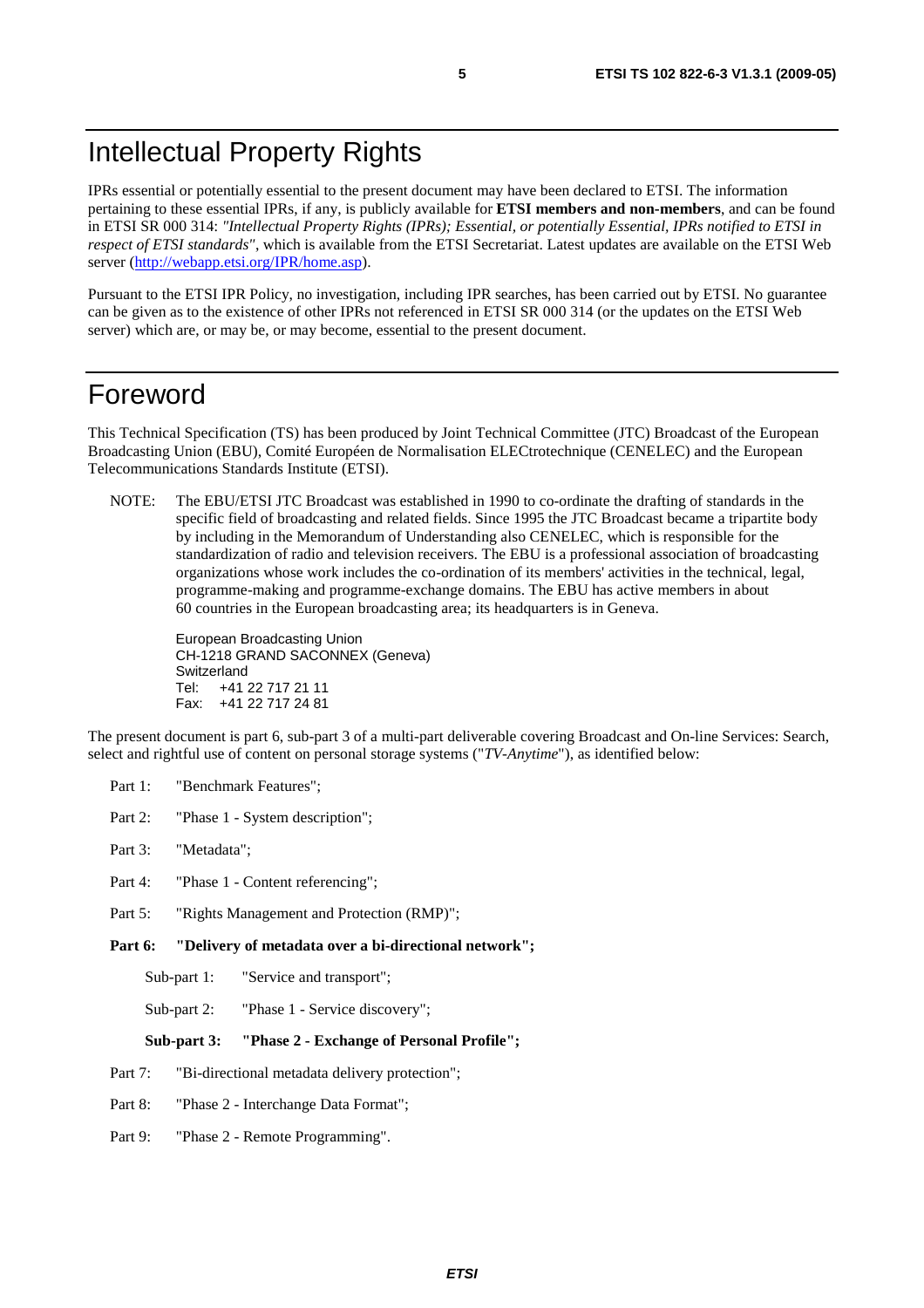## Introduction

"*TV-Anytime*" (TVA) is a full and synchronized set of specifications established by the *TV-Anytime* Forum. TVA features enable the search, selection, acquisition and rightful use of content on local and/or remote personal storage systems from both broadcast and online services.

TS 102 822-1 [1] and TS 102 822-2 [2] set the context and system architecture in which the standards for Metadata, Content referencing, Bi-directional metadata and Metadata protection are to be implemented in the *TV-Anytime* environment. TS 102 822-1 [1] provides benchmark business models against which the *TV-Anytime* system architecture is evaluated to ensure that the specification enable key business applications. TS 102 822-2 [2] presents the *TV-Anytime* System Architecture. These two documents are placed ahead of the others for their obvious introductory value. These first two documents are largely informative, while the remainder of the series is normative.

The features are supported and enabled by the specifications for Metadata (TS 102 822-3-1 [3], TS 102 822-3-2 [4], TS 102 822-3-3 [5] and TS 102 822-3-4 [6]), Content Referencing (TS 102 822-4 [7]), Rights Management (TS 102 822-5-1 [8] and TS 102 822-5-2 [9]), Bi-directional Metadata Delivery (TS 102 822-6-1 [10], TS 102 822-6-2 [11] and the present document) and Protection (TS 102 822-7 [12]), Interchange Data Format (TS 102 822-8 [13]) and Remote Programming (TS 102 822-9 [14]).

The present document covers the exchange of personal metadata, such as user preferences, usage history, demographic and other information.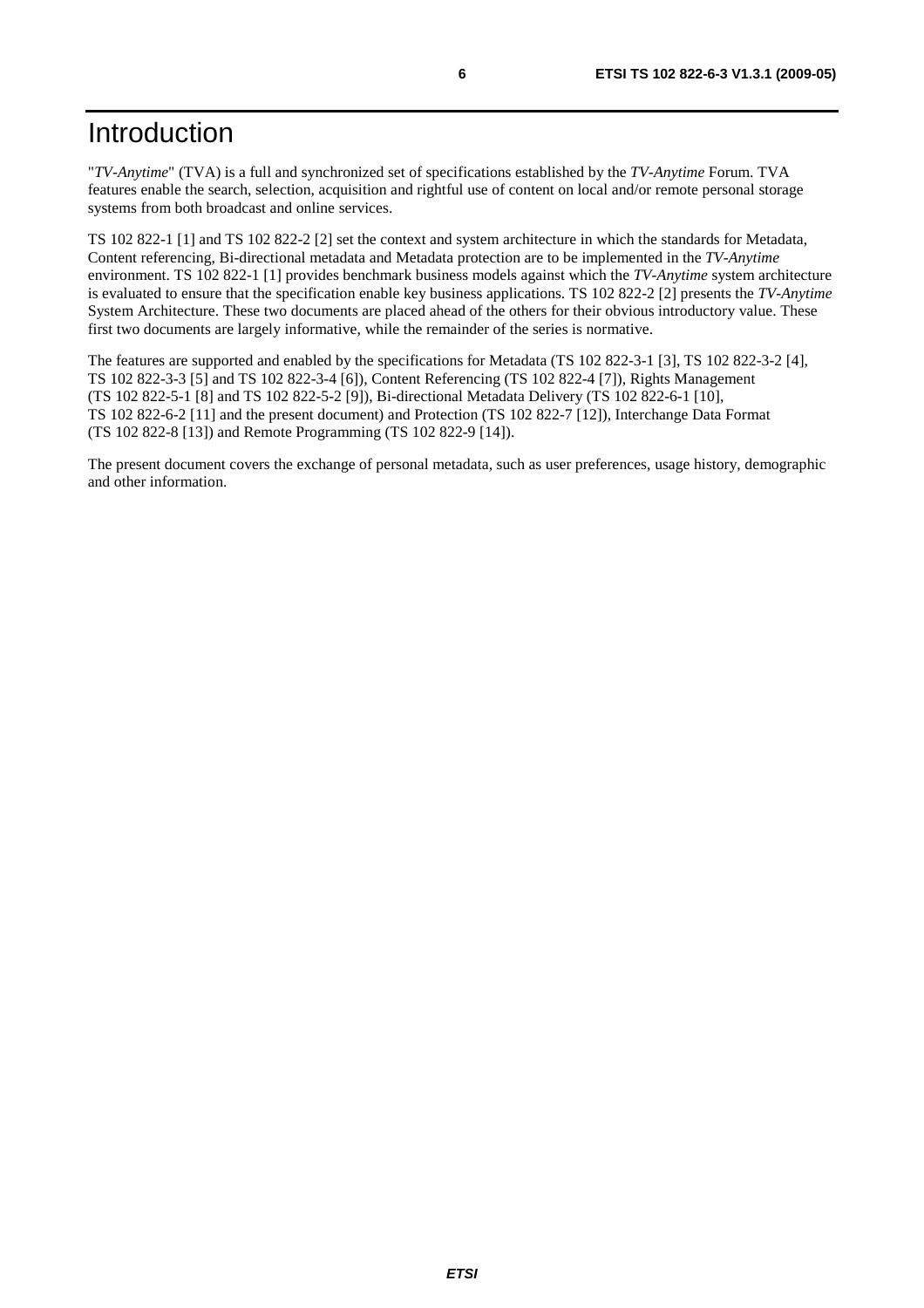### 1 Scope

The present Phase 2 document extends the scope for data exchange between users and content/service providers. The exchange of such user profiles offers a number of possible benefits to both consumers and service providers. For example, a personalized web-service in which a service provider provides the response of user's request using his consumer profile data in a secure environment, can offer the consumer a personally relevant content.

*TV-Anytime* Phase 1 and Phase 2 offers an evolutionary range of features which describe PDR (Personal Digital Recorder) usage models that the *TV-Anytime* standards facilitate.

The features are supported and enabled by the specifications for Metadata (TS 102 822-3-1 [3], TS 102 822-3-2 [4], TS 102 822-3-3 [5] and TS 102 822-3-4 [6]), Content Referencing (TS 102 822-4 [7]), Rights Management (TS 102 822-5-1 [8] and TS 102 822-5-2 [9]), Bi-directional Metadata Delivery (TS 102 822-6-1 [10], TS 102 822-6-2 [11] and the present document) and Protection (TS 102 822-7 [12]), Interchange Data Format (TS 102 822-8 [13]) and Remote Programming (TS 102 822-9 [14]).

These specifications enable search, select, acquire and rightful use of content on local and/or remote personal storage systems from both broadcast and online services.

Although *TV-Anytime* Phase 1 already provides a rich and varied set of metadata including user preferences and usage history to describe content and usage, the possibilities of exchanging this data were limited (TS 102 822-6-1 [10] and TS 102 822-6-2 [11]).

The exchange of personal data shall allow:

- Providers to receive data from a wide range of PDR devices from different users.
- Service providers to receive detailed and comprehensive user related data.
- Consumers to have confidence in the services (e.g. billing, tracking, monitoring).
- Consumers to search, select and acquire content of their direct interest such as programmes with additional audio description services for improved access, or local news, or specific travel data.
- Consumers to "carry" their profiles and other personal data.
- Content providers and creators to understand their audiences better.
- To develop a wider range of t-Commerce (particularly PPV) and other network service business models.
- To maximize the resources of a wide range of user appliances like a set-top-box or a PDA.

The present document describes mechanisms for requesting metadata from, and submitting user's personal profile data to, IP based web services. In the present document, these web services are termed "personalized services". The present document complements TS 102 822-6-1 [10], which specifies a client initiated means for requesting TV-Anytime metadata from IP-based metadata services and also provides detailed service scenarios.

### 2 References

References are either specific (identified by date of publication and/or edition number or version number) or non-specific.

- For a specific reference, subsequent revisions do not apply.
- Non-specific reference may be made only to a complete document or a part thereof and only in the following cases:
	- if it is accepted that it will be possible to use all future changes of the referenced document for the purposes of the referring document;
	- for informative references.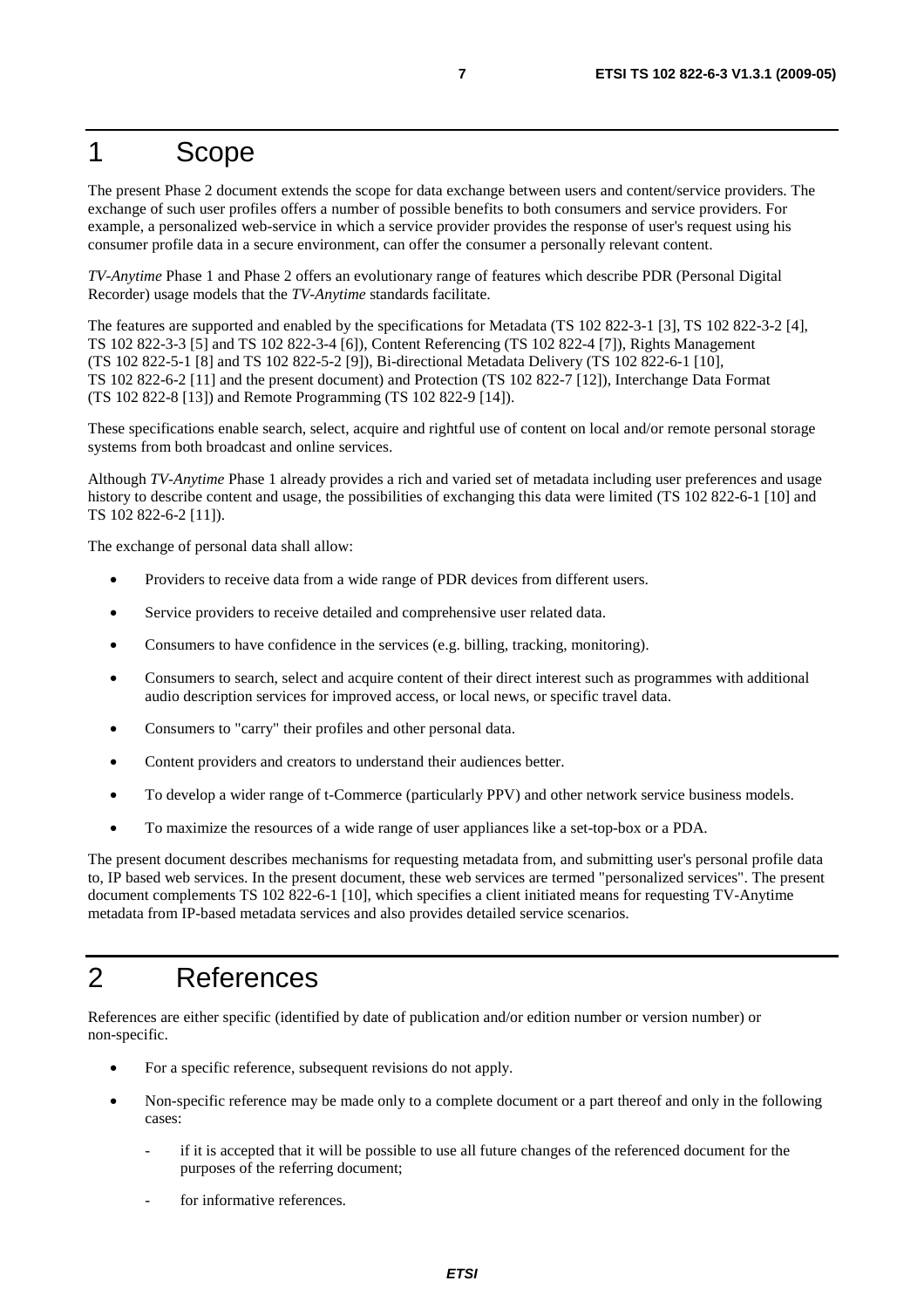Referenced documents which are not found to be publicly available in the expected location might be found at [http://docbox.etsi.org/Reference.](http://docbox.etsi.org/Reference)

NOTE: While any hyperlinks included in this clause were valid at the time of publication ETSI cannot guarantee their long term validity.

### 2.1 Normative references

The following referenced documents are indispensable for the application of the present document. For dated references, only the edition cited applies. For non-specific references, the latest edition of the referenced document (including any amendments) applies.

- [1] ETSI TS 102 822-1: "Broadcast and On-line Services: Search, select, and rightful use of content on personal storage systems ("TV-Anytime"); Part 1: Benchmark Features".
- [2] ETSI TS 102 822-2: "Broadcast and On-line Services: Search, select, and rightful use of content on personal storage systems ("TV-Anytime"); Part 2: Phase 1 - System description".
- [3] ETSI TS 102 822-3-1: "Broadcast and On-line Services: Search, select, and rightful use of content on personal storage systems ("TV-Anytime"); Part 3: Metadata; Sub-part 1: Phase 1 -Metadata schemas".
- [4] ETSI TS 102 822-3-2: "Broadcast and On-line Services: Search, select, and rightful use of content on personal storage systems ("TV-Anytime"); Part 3: Metadata; Sub-part 2: System aspects in a uni-directional environment".
- [5] ETSI TS 102 822-3-3: "Broadcast and On-line Services: Search, select, and rightful use of content on personal storage systems ("TV-Anytime"); Part 3: Metadata; Sub-part 3: Phase 2 - Extended Metadata Schema".
- [6] ETSI TS 102 822-3-4: "Broadcast and On-line Services: Search, select, and rightful use of content on personal storage systems ("TV-Anytime"); Part 3: Metadata; Sub-part 4: Phase 2 - Interstitial metadata".
- [7] ETSI TS 102 822-4: "Broadcast and On-line Services: Search, select, and rightful use of content on personal storage systems ("TV-Anytime"); Part 4: Phase 1 - Content referencing".
- [8] ETSI TS 102 822-5-1: "Broadcast and On-line Services: Search, select, and rightful use of content on personal storage systems ("TV-Anytime"); Part 5: Rights Management and Protection (RMP); Sub-part 1: Information for Broadcast Applications".
- [9] ETSI TS 102 822-5-2: "Broadcast and On-line Services: Search, select, and rightful use of content on personal storage systems ("TV-Anytime"); Part 5: Rights Management and Protection (RMP) Sub-part 2: RMPI binding".
- [10] ETSI TS 102 822-6-1: "Broadcast and On-line Services: Search, select, and rightful use of content on personal storage systems ("TV-Anytime"); Part 6: Delivery of metadata over a bi-directional network; Sub-part 1: Service and transport".
- [11] ETSI TS 102 822-6-2: "Broadcast and On-line Services: Search, select, and rightful use of content on personal storage systems ("TV-Anytime"); Part 6: Delivery of metadata over a bi-directional network; Sub-part 2: Phase 1 - Service discovery".
- [12] ETSI TS 102 822-7: "Broadcast and On-line Services: Search, select, and rightful use of content on personal storage systems ("TV-Anytime Phase 1"); Part 7: Bi-directional metadata delivery protection".
- [13] ETSI TS 102 822-8: "Broadcast and On-line Services: Search, select, and rightful use of content on personal storage systems ("TV-Anytime"); Part 8: Phase 2 - Interchange data format".
- [14] ETSI TS 102 822-9: "Broadcast and On-line Services: Search, select, and rightful use of content on personal storage systems ("TV-Anytime"); Part 9: Phase 2 - Remote Programming".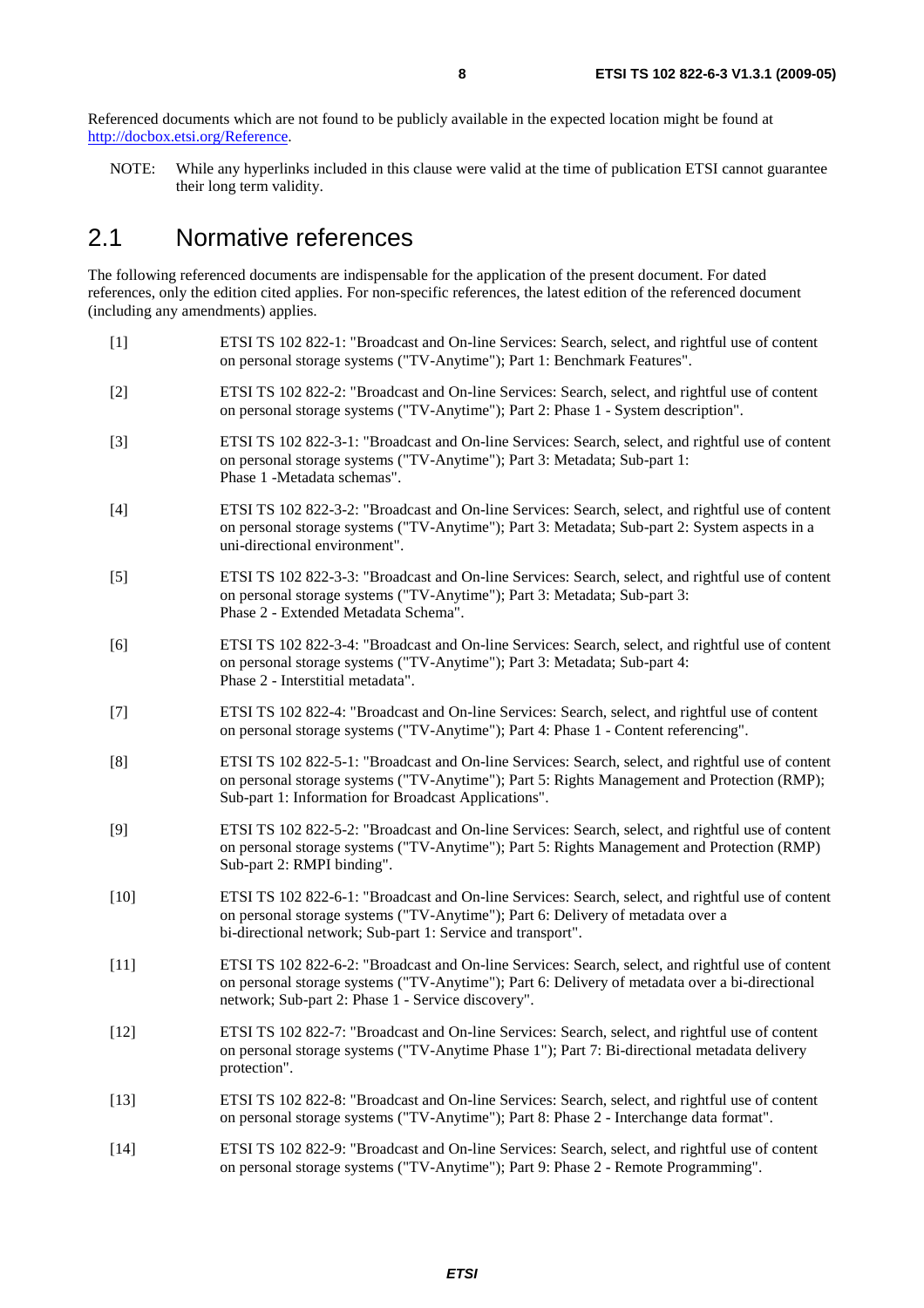- [15] W3C Recommendations (version 20010502): "XML Schema".
- NOTE: Available at: [http://www.w3.org/TR/2001/REC-xmlschema-0-20010502.](http://www.w3.org/TR/2001/REC-xmlschema-0-20010502) <http://www.w3.org/TR/2001/REC-xmlschema-1-20010502> [http://www.w3.org/TR/2001/REC-xmlschema-2-20010502.](http://www.w3.org/XML/Schema)
- [16] W3C Recommendation, 14 January 1999: "Namespaces in XML".
- NOTE: Available at:<http://www.w3.org/TR/REC-xml-names/>.
- [17] IETF RFC 2396: "Uniform Resource Identifiers (URI): Generic Syntax".
- NOTE: Available at: [http://www.ietf.org/rfc/rfc2396.txt.](http://www.ietf.org/rfc/rfc2396.txt)
- [18] W3C Note, 8 May 2000: "Simple Object Access Protocol (SOAP) 1.1".
- NOTE: Available at:<http://www.w3.org/TR/2000/NOTE-SOAP-20000508/>.
- [19] OASIS Standard 200401: "Web Services Security: SOAP Message Security 1.0".
- NOTE: Available at: [http://docs.oasis-open.org/wss/2004/01/oasis-200401-wss-soap-message-security-1.0.pdf.](http://docs.oasis-open.org/wss/2004/01/oasis-200401-wss-soap-message-security-1.0.pdf)
- [20] "Liberty ID-WSF Data Services Template Specification", Version 1.1.
- NOTE: Available at: [http://www.projectliberty.org/resource\\_center/specifications/liberty\\_alliance\\_complete\\_specifications\\_zi](http://www.projectliberty.org/resource_center/specifications/liberty_alliance_complete_specifications_zip_package_21_november_2008) [p\\_package\\_21\\_november\\_2008.](http://www.projectliberty.org/resource_center/specifications/liberty_alliance_complete_specifications_zip_package_21_november_2008)
- [21] "Liberty ID-WSF Discovery Service Specification", Version 1.2.
- NOTE: Available at: [http://www.projectliberty.org/resource\\_center/specifications/liberty\\_alliance\\_complete\\_specifications\\_zi](http://www.projectliberty.org/resource_center/specifications/liberty_alliance_complete_specifications_zip_package_21_november_2008) [p\\_package\\_21\\_november\\_2008.](http://www.projectliberty.org/resource_center/specifications/liberty_alliance_complete_specifications_zip_package_21_november_2008)
- [22] "Liberty ID-WSF SOAP Binding Specification", Version 1.2.
- NOTE: Available at: [http://www.projectliberty.org/resource\\_center/specifications/liberty\\_alliance\\_complete\\_specifications\\_zi](http://www.projectliberty.org/resource_center/specifications/liberty_alliance_complete_specifications_zip_package_21_november_2008) [p\\_package\\_21\\_november\\_2008.](http://www.projectliberty.org/resource_center/specifications/liberty_alliance_complete_specifications_zip_package_21_november_2008)
- [23] "Liberty Metadata Description and Discovery Specification", Version: 1.1.
- NOTE: Available at: [http://www.projectliberty.org/resource\\_center/specifications/liberty\\_alliance\\_complete\\_specifications\\_zi](http://www.projectliberty.org/resource_center/specifications/liberty_alliance_complete_specifications_zip_package_21_november_2008) [p\\_package\\_21\\_november\\_2008.](http://www.projectliberty.org/resource_center/specifications/liberty_alliance_complete_specifications_zip_package_21_november_2008)
- [24] "Liberty Reverse HTTP Binding for SOAP Specification".

### 2.2 Informative references

The following referenced documents are not essential to the use of the present document but they assist the user with regard to a particular subject area**.** For non-specific references, the latest version of the referenced document (including any amendments) applies.

Not applicable.

NOTE: Available at: [http://www.projectliberty.org/resource\\_center/specifications/liberty\\_alliance\\_complete\\_specifications\\_zi](http://www.projectliberty.org/resource_center/specifications/liberty_alliance_complete_specifications_zip_package_21_november_2008) [p\\_package\\_21\\_november\\_2008.](http://www.projectliberty.org/resource_center/specifications/liberty_alliance_complete_specifications_zip_package_21_november_2008)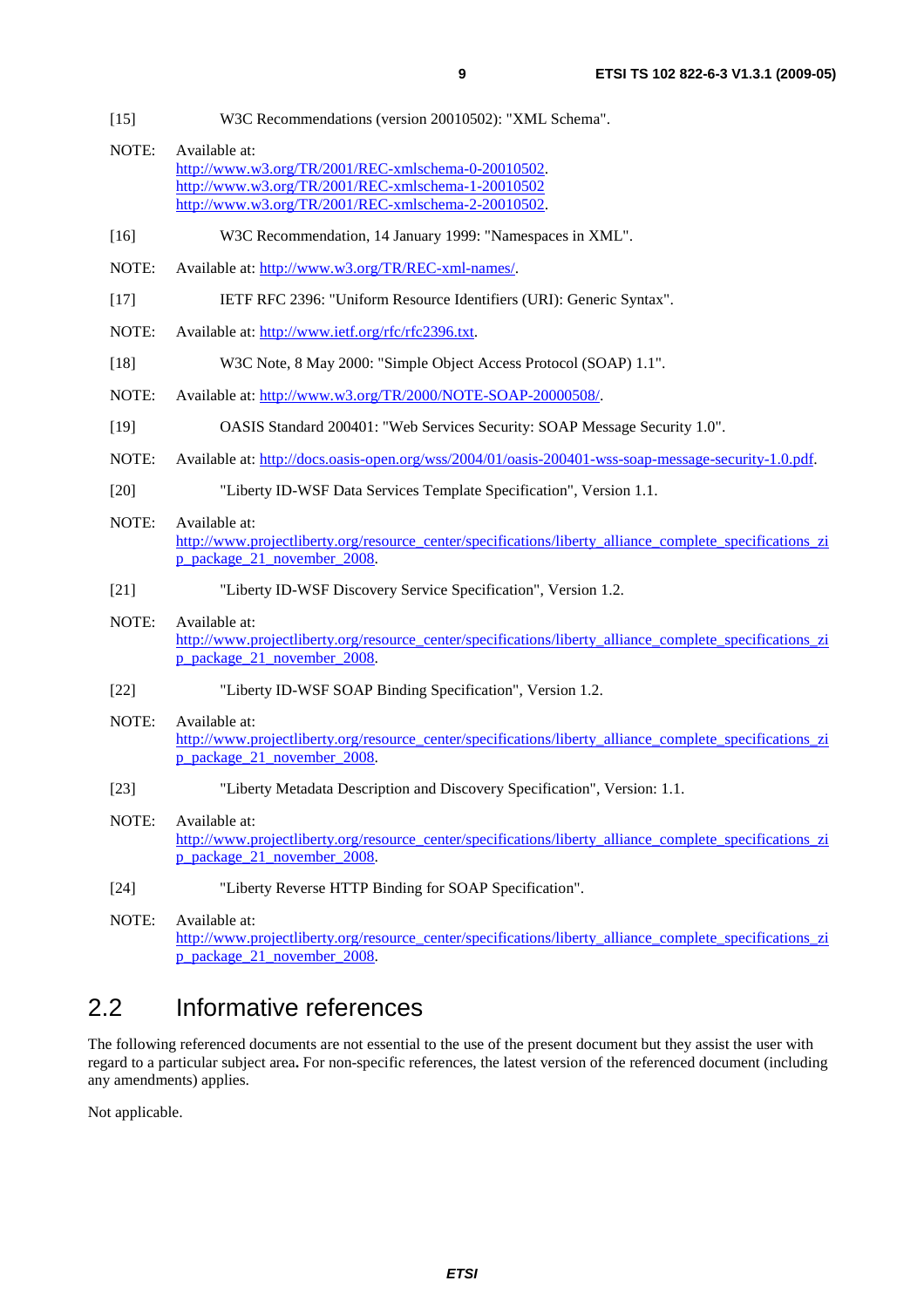## 3 Definitions and abbreviations

### 3.1 Definitions

For the purposes of the present document, the following terms and definitions apply:

**access control:** act of mediating requested access to a resource based on privilege attributes of the requestor and control attributes of the requested resource

**account:** formal business agreement for providing regular transactions and services between a principal and service providers

**assertion:** piece of data produced by a SAML authority regarding an act of authentication performed on a principal, attribute information about the principal, or authorization permissions applying to the principal with respect to a specified resource

**attribute provider:** entity that provides attributes related to principals

EXAMPLE: A personalized profile service.

**circle of trust:** federation of service providers and identity providers that have business relationships based on Liberty architecture, and operational agreements, with whom users can transact business in a secure and seamless environment

**consumer profile:** consumer profile includes user description (user preferences, usage viewing history), user information (e.g. biographic information), and user environment descriptions (e.g. user device information, network environment)

**content provider:** entity that acts as the agent for and is the prime exploiter of the content

**credentials:** data attesting to the truth of certain stated facts

**discovery service:** web service for locating attribute providers

**entry point:** what a discovery service allows one to discover i.e. a SOAP (RPC) address and function name

**federation:** association comprising any number of service providers and identity providers

**identity:** essence of an entity and often described by its characteristics

**identity federation:** associating, connecting, or binding multiple accounts for a given principal to various entities within a circle of trust

**identity personal profile:** identity information regarding the principal, be it in private or business capacity

**identity provider:** entity that creates, maintains, and manages identity information for principals and provides principal authentication to other service providers within a circle of trust

**metadata:** generally, data about content, such as the title, genre, and summary of a television programme

NOTE: In the context of *TV-Anytime*, metadata also includes personal profile and history data.

**nonce:** number that is used once and then discarded in a cryptographic protocol

**pay per view:** content for which the consumer had had to pay a one off fee

**personal profile:** data that represents the interests and preferences of the consumer

**personally identifiable information:** any data that identifies or locates a particular person, consisting primarily of name, address, telephone number, e-mail address, bank accounts, or other unique identifiers such as a social security number

**policy:** logically defined, executable and testable set of rules of behaviour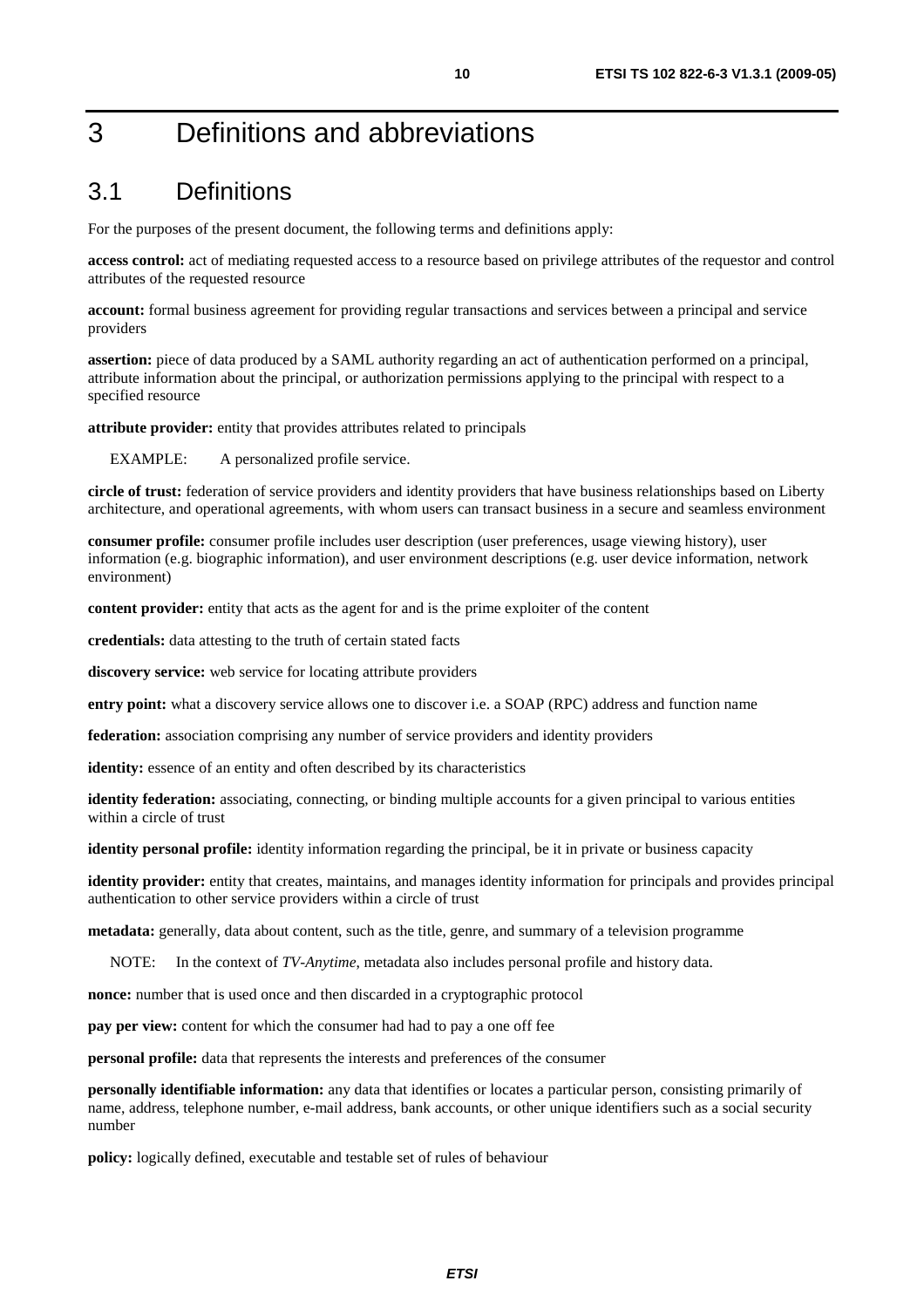**principal:** entity that can acquire a federated identity, that is capable of making decisions, and to which authenticated actions are done on its behalf

NOTE: Examples of principals include an individual user, a group of individuals, as well as a corporation or other legal entities.

**profile:** data comprising the broad set of attributes that may be maintained for an identity, over and beyond its identifiers and the data required to authenticate under that identity

NOTE: Some of those attributes (e.g. address, preferences, card numbers) are provided by the principal.

**programme:** editorially coherent piece of content

NOTE: Typically, a programme is acquired by the PDR as a whole.

**provider:** entity that delivers content or services to the PDR

**resource:** either data related to some identity or identities, or a service acting on behalf of some identity or group of identities

NOTE: An example of a resource is a calendar containing appointments for a particular identity.

**return path:** part of a bi-directional distribution system over which data flows from the consumer to the service provider

**service:** collection of entry points designed to offer some service or to provide information

**service instance:** a running web service (physical instantiation of a particular type of service) at a distinct protocol endpoint

**service provider:** aggregator and supplier of content which may include gateway and management roles

NOTE: In the present document, a service provider provides services or goods to a principal.

#### 3.2 Abbreviations

For the purposes of the present document, the following abbreviations apply:

| <b>EPG</b>    | Electronic Programme Guide                                                                  |  |
|---------------|---------------------------------------------------------------------------------------------|--|
| <b>HTTP</b>   | <b>Hyper Text Transport Protocol</b>                                                        |  |
| <b>ID-WSF</b> | <b>IDentity - Web Service Framework</b>                                                     |  |
| <b>OASIS</b>  | Organization for the Advancement of Structured Information Standards                        |  |
| <b>PDA</b>    | Personal Digital Assistance                                                                 |  |
| <b>PDR</b>    | Personal Digital Recorder                                                                   |  |
| <b>PPV</b>    | Pay Per View                                                                                |  |
| <b>SAML</b>   | Security Assertion Markup Language                                                          |  |
| NOTE:         | XML standard for exchanging authentication and authorization data between security systems. |  |
| <b>SOAP</b>   | Simple Object Access Protocol                                                               |  |
| <b>URI</b>    | Uniform Resource Identifier                                                                 |  |
| <b>URN</b>    | Uniform Resource Name                                                                       |  |
| W3C           | World Wide Web Consortium                                                                   |  |
| <b>WSDL</b>   | Web Services Description Language                                                           |  |
| <b>XML</b>    | eXtensible Markup Language                                                                  |  |
| <b>XPath</b>  | W3C XML Path language                                                                       |  |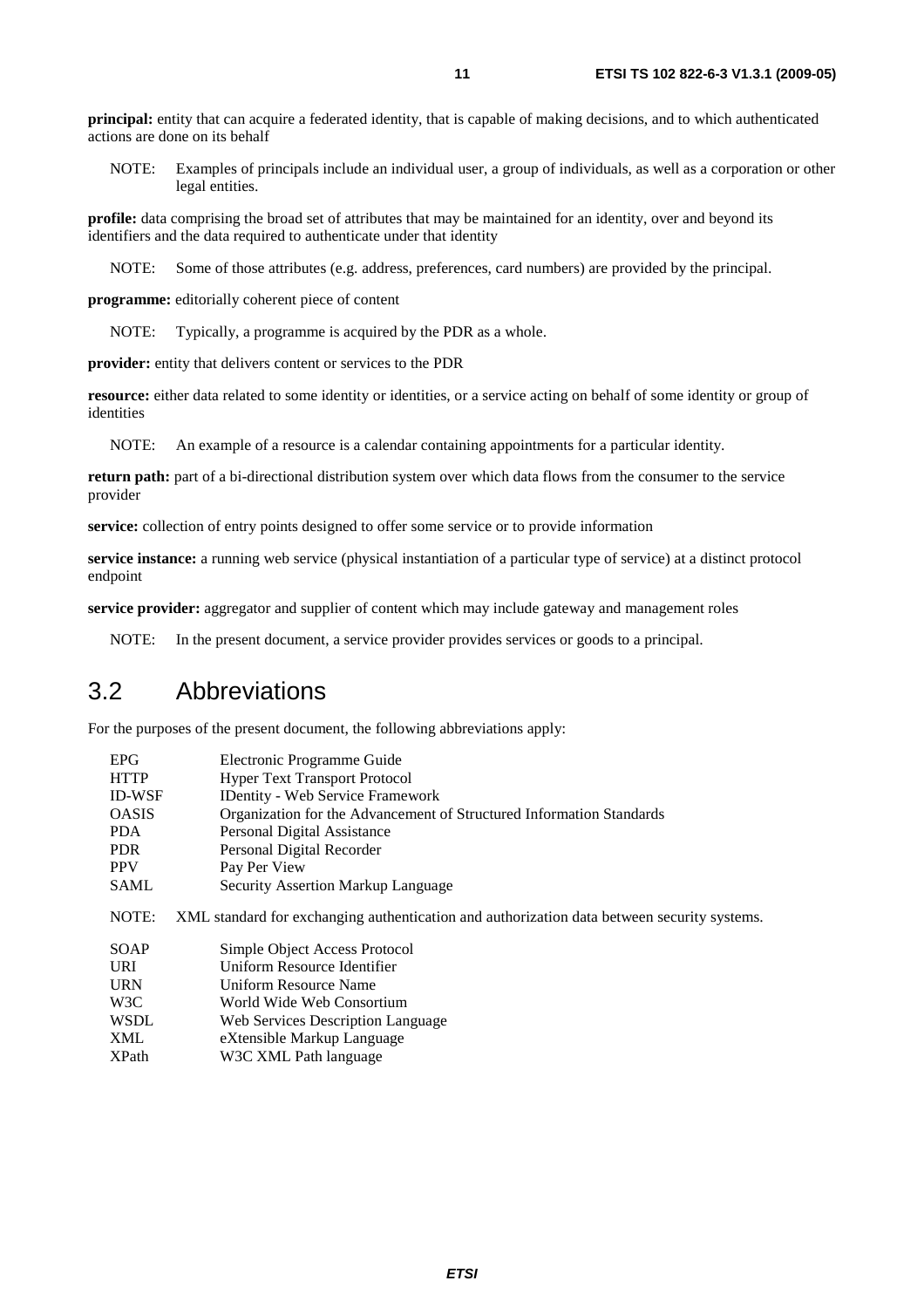## 4 TV-Anytime User Profile Service Type

### 4.1 Service Type Definition

The *TV-Anytime* user profile service is a web service that acts upon some resource to either retrieve and update information (such as preferences, demography, and location) about a user, or perform some action for the benefit of some user.

The types used in the *TV-Anytime* user profile service are defined in the "urn:tva:metadata:profile:2007" target namespace [16].

This allows schema aware tools to validate the various messages. The types defined in the TS 102 822-3-1 [3] and TS 102 822-3-3 [5] may be referenced in the transport namespace (using XML Schema's import mechanisms [15]). The schema fragments in the following clauses are all defined within this namespace. The ServiceType element is used to identify the *TV-Anytime* user profile service. This URI needs be constant across all implementations of the *TV-Anytime* user profile service to enable interoperability. Therefore, it is recommended that this URI be the same as the targetNamespace URI of the abstract WSDL description for the service.

A service instance is the physical instantiation of a particular type of the *TV-Anytime* user profile service. Each service instance is hosted by some provider, which is identified by a URI (RFC 2396 [17]). An example of a service instance is a SOAP-over-HTTP end-point offering a personalized EPG service. A service instance exposes a protocol interface to a set of resources. A resource in the present document is either data related to some user (or the attributes thereof) or a service acting for the benefit of some user. When a client sends a request message to a service instance, it includes the resource identifier (i.e. a URI) for the resource it wishes the service instance to act upon. A resource commonly has access to control policies associated with it. These access control policies are typically under the purview of the entity or entities associated with the resource (in common language, the entity or entities could be said to "own" the resource). The access control policies on a resource must be enforced by the service instance.

### 4.2 Discovery

A service provider can use the discovery service to ascertain the location of a specific identity service for a user. The discovery service enables various entities to dynamically and securely discover a user's identity services, and it responds, on a permission-basis, with a service description of the desired identity service. This way, a service provider can gain access to portions of the user's identity information that may be in the possession of multiple providers and offer a user profile based service to a user.

The discovery service itself is not defined in the present document. Examples of discovery services can be found in the Liberty ID-WSF Discovery Service specification [21] and in the Liberty Metadata Description and Discovery Specification [23].

### 4.3 Data Model

The data model of the *TV-Anytime* user profile is defined in the *TV-Anytime* metadata specification TS 102 822-3-3 [5]. The XML schema defined thereby specifies the data the service can host. The data model defines the data and the data structure. Typically this structure is hierarchical and has the root node TVAMain. The part of the *TV-Anytime* metadata mainly relevant to the *TV-Anytime* user profile exchange service is the ExtendedUserDescription.

## 5 TV-Anytime User Profile Message Interface

This clause defines two protocols, one for querying data and another for modifying data. These protocols are based on those specified in Liberty ID-WSF Data Services Template Specification [20].

These protocols both rely on a request/response message-exchange pattern. The messages specified in the present document for those protocols are carried in the SOAP body [18]. More information on the general aspects of SOAP can be found in TS 102 822-6-1 [10] and Liberty ID-WSF SOAP Binding Specification [22]. The messages for querying and modifying data have common attributes and elements. These common parts are discussed prior to specifying the actual messages.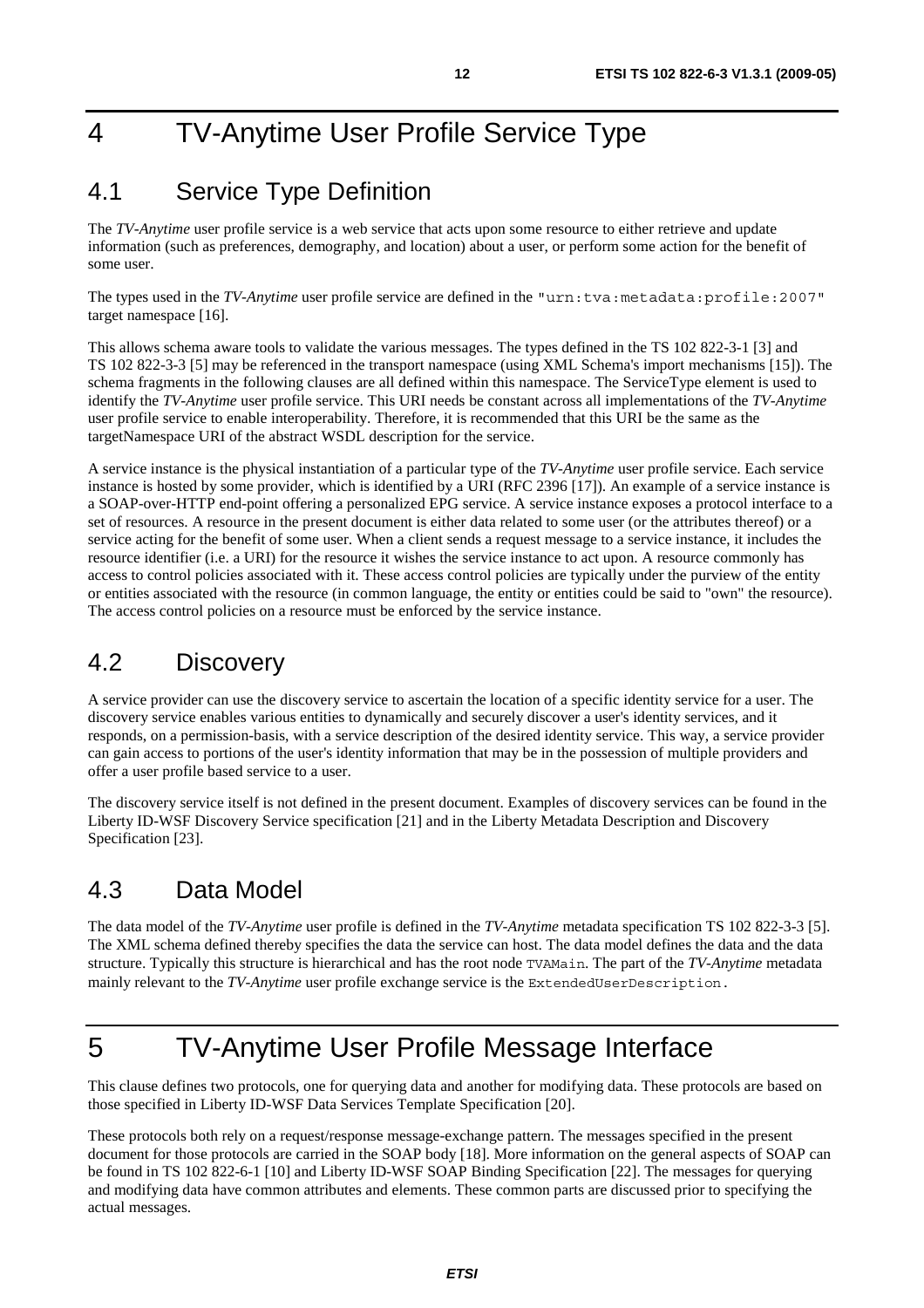### 5.1 Common Parts

#### 5.1.1 Resources

Both protocols, for querying and modifying data, have a defined hierarchy for accessing data.

In the first level the desired resources are selected. For example, a resource might be the personal profile of a certain person. Multiple resources can be accessed in a single request, but querying and modifying cannot be mixed in one request message.

For each resource there is one <Query> or <Modify> element in the request message. Inside this element there is another element identifying the resource. This identifying element is either the <ResourceID> element or the <EncryptedResourceID> element. The ResourceIDGroup declaration is shown below.

```
<complexType name="ResourceIDType"> 
     <simpleContent> 
         <extension base="anyURI"> 
             <attribute name="id" type="tva:TVAIDType"/> 
         </extension> 
     </simpleContent> 
</complexType> 
<complexType name="EncryptedResourceIDType"> 
     <sequence> 
         <element ref="xenc:EncryptedData"/> 
         <element ref="xenc:EncryptedKey"/> 
     </sequence> 
</complexType> 
<group name="ResourceIDGroup"> 
         <choice maxOccurs="unbounded"> 
              <element name="ResourceID" type="tvap:ResourceIDType"/> 
              <element name="EncryptedResourceID" type="tvap:EncryptedResourceIDType"/> 
         </choice> 
</group>
```

| <b>Name</b>             | <b>Definition</b>                                                                                                                                                                                                                     |
|-------------------------|---------------------------------------------------------------------------------------------------------------------------------------------------------------------------------------------------------------------------------------|
| ResourceIDType          | A complex type to define a resource identifier                                                                                                                                                                                        |
| Id                      | An attribute of TVAIDType type                                                                                                                                                                                                        |
| EncryptedResourceIDType | A complex type for the transport of obfuscated resource identifiers                                                                                                                                                                   |
| ResourceIDGroup         | Defines a group of ResourcelDs and/or EncryptedResourceIDs                                                                                                                                                                            |
| ResourceID              | The identifier of a particular resource                                                                                                                                                                                               |
| EncryptedResourceID     | Contains a ResourceID that has been encrypted using encryption,<br>and an encrypted key that was used to encrypt the ResourceID.<br>See clause 5.1.2 and Liberty ID-WSF Discovery Service<br>Specification [21] for more explanations |

When the <ResourceID> element would have the value "urn:liberty:isf:implied-resource" [21], the element may be left out of the containing <Query> or <Modify> element. In all other cases either the <ResourceID> element or the <EncryptedResourceID> element must be present. More examples of when the value urn:liberty:isf:implied-resource can be used can be found in Liberty Reverse HTTP Binding for SOAP Specification [24].

The schema also defines an element EncryptedResourceID for the transport of obfuscated resource identifiers. The EncryptedResourceID contains a ResourceID that has been encrypted using encryption, and an encrypted key that was used to encrypt the ResourceID. Use of EncryptedResourceID is often necessary for privacy reasons. If a non-predictable nonce is used for the EncryptedKey, each discovery service client will get a different identifier. This will prevent discovery service clients from colluding with other discovery service clients about the identity of the Principal on the basis of the ResourceID for one of the Principal's services.

NOTE: Strictly speaking, the key does not need to be a nonce, rather just unique for each client.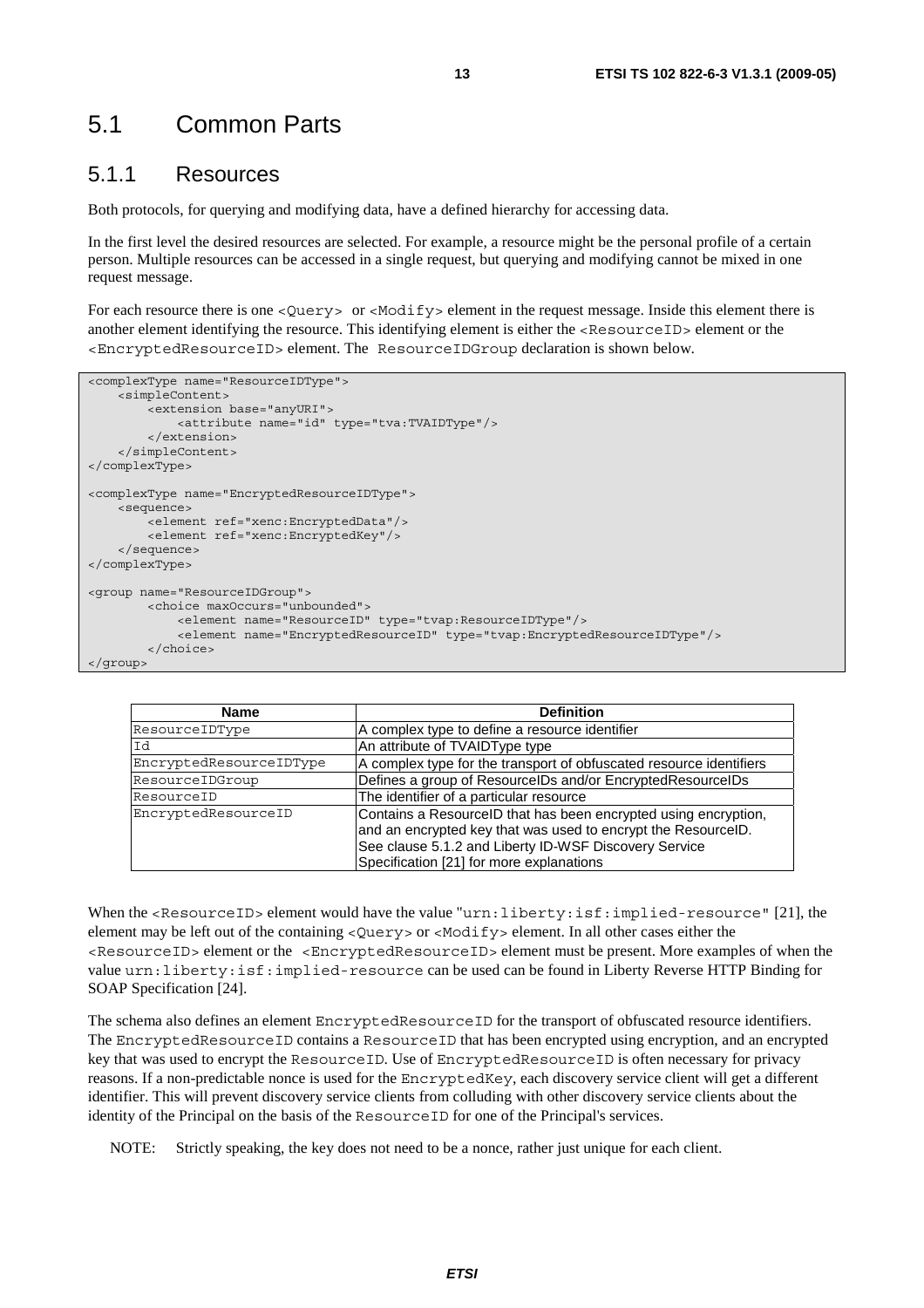#### 5.1.2 <Select> element

The second level of resource selection is inside the <Query> and <Modify> elements. The request message must describe in more detail what it wants to access inside the specified resource. This is specified in  $\leq$ Select  $>$  elements. As an example, when the resource is a personal profile, the <Select> can point to UserPreferences. In the case of a <Query>, this means that the whole UserPreferences is requested, or for a <Modify>, the whole UserPreferences is being modified. When only a part of UserPreferences is being queried or modified, the <Select> element must point only to that part, or the parts not to be modified must be rewritten using their existing values, when whole UserPreferences is given. Different parts of the resource can be accessed using the same <Query> or <Modify> element as both of those elements can contain multiple <Select> elements in their own substructure.

The <Select> points to some place(s) in the *TV-Anytime*'s user description metadata and it is recommended that a string containing an XPath expression is used for <Select> element. It is not always necessary to support full XPath. Each *TV-Anytime* user profile exchange service should limit the required set of XPath expressions when full XPath is not required. The predefined set of abbreviated Select Path expressions, to be used in place of full XPath expressions, is listed in table 1. When a service supports full XPath even if it is not required, the service may register the urn:liberty:dst:fullXPath discovery option keyword. If the required set of XPath expressions does not include the path to each element, a service may still support all paths without supporting full XPath. In that case the service may register the urn:liberty:dst:allPaths discovery option keyword.

| <b>Abbreviated Selected Field</b>     | <b>Full XPath Expression</b>                        |
|---------------------------------------|-----------------------------------------------------|
| tva: profile: UserSearchPreferences   | /TVAMain/ExtendedUserDescription/UserPreferences/Fi |
|                                       | lteringAndSearchPreferences                         |
| tva: profile: UserBrowsingPreferences | /TVAMain/ExtendedUserDescriptions/UserPreferences/B |
|                                       | rowsingPreferences                                  |
| tva: profile: UserActionHistory       | /TVAMain/ExtendedUserDescriptions/UsaqeHistory/User |
|                                       | ActionHistory                                       |
| tva: profile: UserName                | /TVAMain/ExtendedUserDescription/UserInformationTab |
|                                       | le/BioGraphicInformation/Name                       |
| tva: profile: UserAqe                 | /TVAMain/ExtendedUserDescription/UserInformationTab |
|                                       | le/BioGraphicInformation/Age                        |
| tva: profile: UserGender              | /TVAMain/ExtendedUserDescription/UserInformationTab |
|                                       | le/BioGraphicInformation/Gender                     |
| tva: profile: UserLanquaqe            | /TVAMain/ExtendedUserDescription/UserInformationTab |
|                                       | le/BioGraphicInformation/Lanquaqe                   |
| tva: profile: UserLocation            | /TVAMain/ExtendedUserDescription/UserInformationTab |
|                                       | le/UsageEnvironment/NaturalEnvironment/Location     |

#### **Table 1: Abbreviations for XPath Expressions**

Successful queries always have the TVAMain element returned, and it must contain the data defined by the parameters inside the Select element.

The schema for SelectType is as follows.

```
<simpleType name="SelectTypeType"> 
     <restriction base="string"> 
         <enumeration value="xpath"/> 
         <enumeration value="abbreviated"/> 
     </restriction> 
</simpleType> 
<complexType name="SelectType"> 
     <simpleContent> 
         <extension base="string"> 
              <attribute name="type" type="tvap:SelectTypeType" use="optional" 
              default="abbreviated"/> 
         </extension> 
     </simpleContent> 
</complexType>
```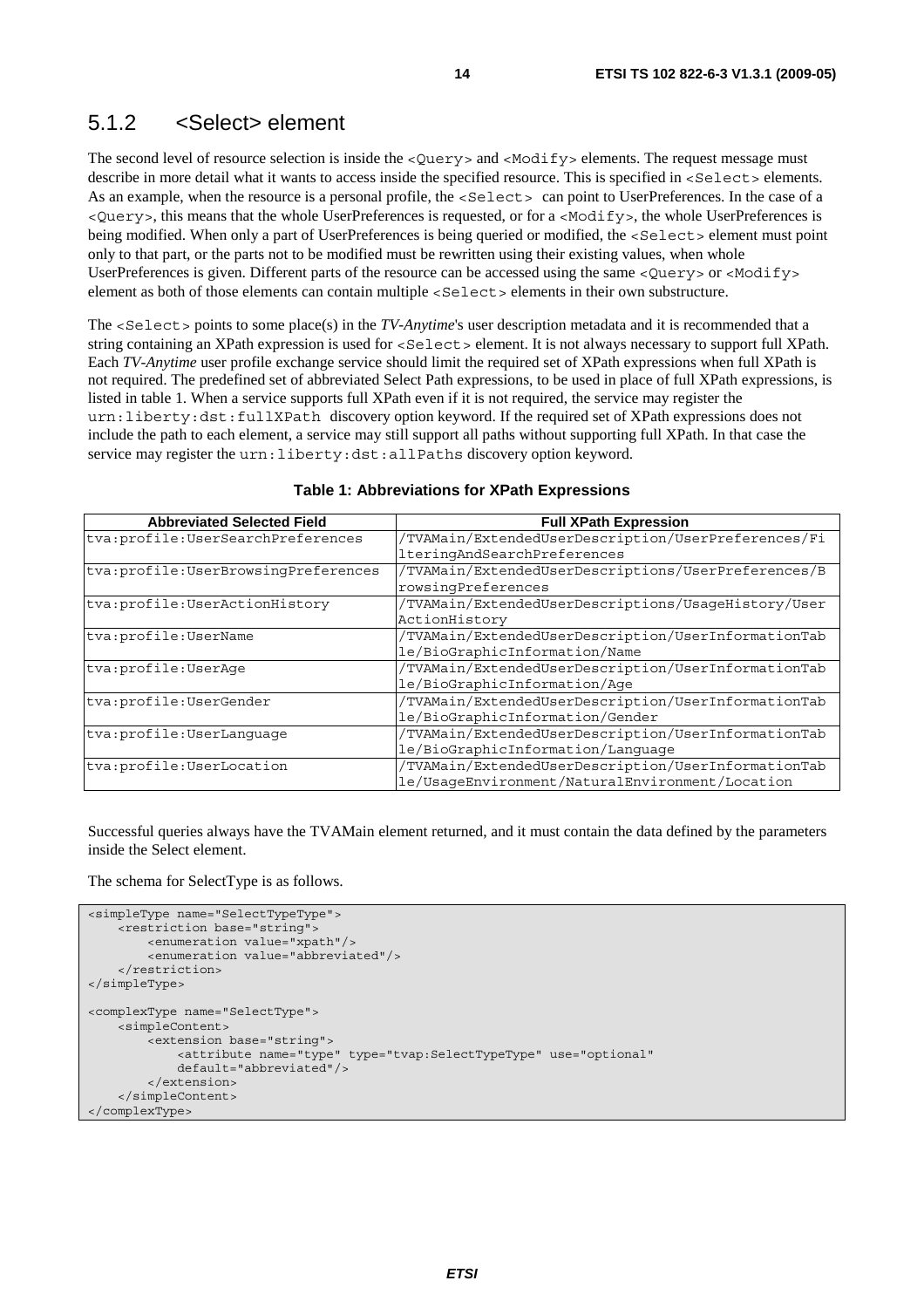The semantics is as follows.

| <b>Name</b>    | <b>Definition</b>                                                                                                           |
|----------------|-----------------------------------------------------------------------------------------------------------------------------|
| SelectTypeType | Simple type for the type of query format. The following are the possible<br>values:<br>$x$ path – the query format is XPath |
|                | abbreviated -- the query format is in the Abbreviated format                                                                |
| SelectType     | Complex type defining the "select" element                                                                                  |
| type           | specifies the type of query format; either Xpath or the abbreviated format                                                  |

### 5.1.3 Discovery Option Keywords

The following discovery option keywords are used to indicate services options of the *TV-Anytime* user profile services.

| <b>Discovery Option Keywords</b>       | <b>Definition</b>                                                       |
|----------------------------------------|-------------------------------------------------------------------------|
| Urn:liberty:dst:allPaths               | Optional. This indicates that the service provider supports all         |
|                                        | (required) paths without supporting full XPath.                         |
| Urn:liberty:dst:fullXPath              | Optional. This indicates that the service provider supports full XPath. |
| urn:liberty:dst:multipleResources      | Optional. This indicates that the service provider supports accessing   |
|                                        | multiple resources.                                                     |
| urn:liberty:dst:changeHistorySupported | Optional. This indicates that the service provider processes the        |
|                                        | changedSince attribute.                                                 |
| Urn:liberty:dst:noModify               | Optional. This indicates that the service provider does not support     |
|                                        | modifications at all.                                                   |
| urn:liberty:dst:multipleQueryItems     | Optional. This indicates that the service provider supports multiple    |
|                                        | <queryitem> elements inside a <query>.</query></queryitem>              |
| urn:liberty:dst:multipleModification   | Optional. This indicates that the service provider supports multiple    |
|                                        | <modification> element inside a <modify>.</modify></modification>       |

**Table 2: Description of Discovery Option Keywords** 

### 5.1.4 <Status>

A response message contains one or more <Status> elements to indicate whether or not the processing of the request succeeded. A <Status> element has a code attribute, which contains the return status as a string. Table 3 defines the status codes to be used as values for the code attribute.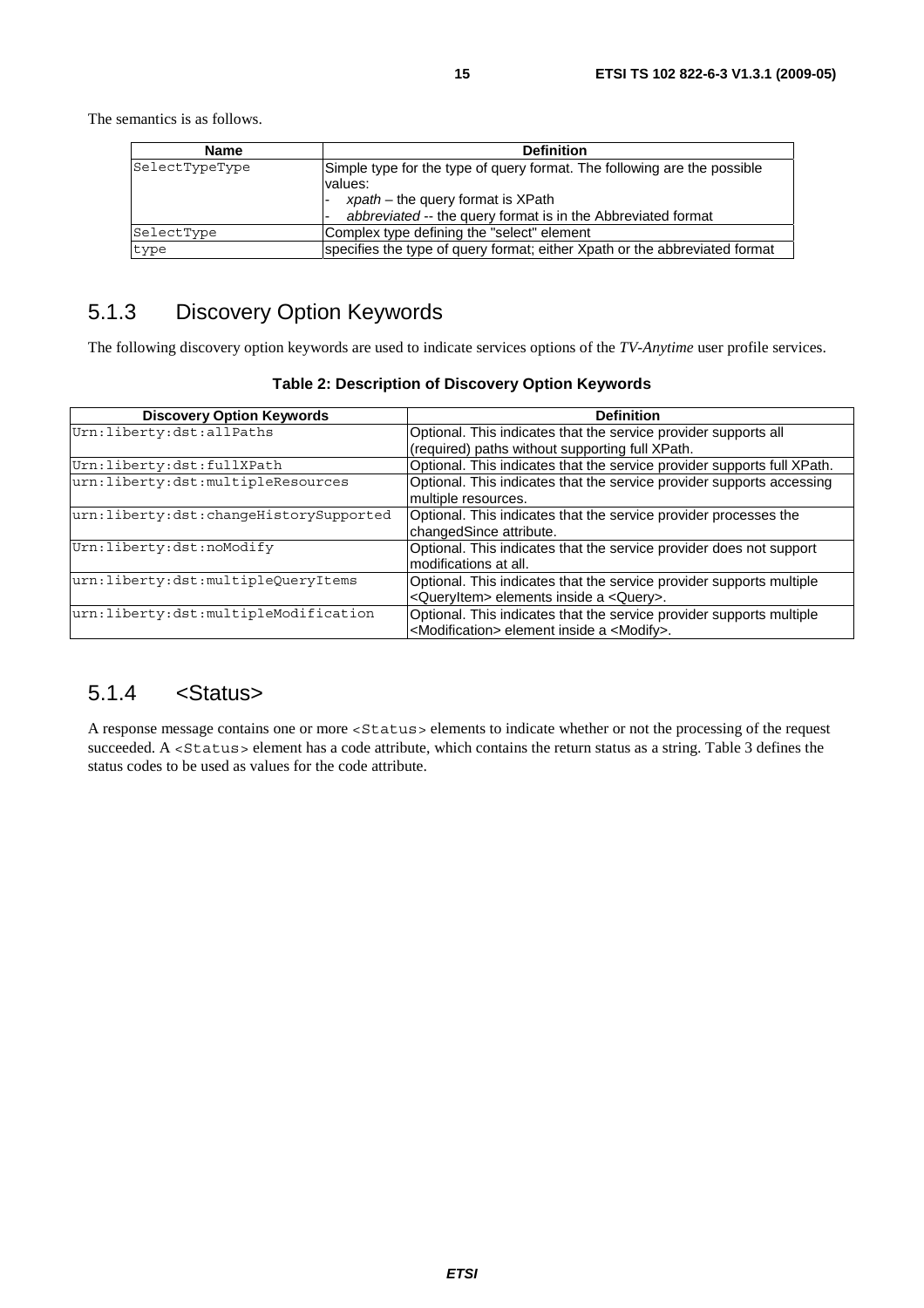| <b>Status</b>            | <b>Definition</b>                                                                                                                                              |
|--------------------------|----------------------------------------------------------------------------------------------------------------------------------------------------------------|
| ActionNotAuthorized      | Indicates that the requested action is not authorized.                                                                                                         |
| ActionNotSupported       | Indicates that the requested action is not supported by this service.                                                                                          |
| AllReturned              | Indicates that when an attribute provider may not necessarily be giving only the<br>newest information since the time specified in the changedSince parameter. |
|                          | This is not considered a failure. It is also used to show that all the data currently<br>allowed to be returned (i.e. except for those revoked, etc.).         |
| ChangedSinceReturnsAll   | Indicates that when an attribute provider does not support the changedSince<br>parameter and returns all the data addressed by Select regardless of the latest |
|                          | modification times. Some or all data returned might actually be older than the time<br>specified in the changedSince parameter.                                |
| DataTooLong              | Indicates that the size of the requested data exceeds the preset threshold of the<br>service provider. This is only for modifications.                         |
| ExistsAlready            | Indicates that the request is trying to modify to a pre-existing value.                                                                                        |
| Failed                   | Indicates that the request has failed.                                                                                                                         |
| InvalidData              | Indicates that the request contains invalid data.                                                                                                              |
| InvalidResourceID        | Indicates that the Resource ID of the request is invalid.                                                                                                      |
| InvalidSelect            | Indicates that the Select element is invalid in the request.                                                                                                   |
| MissingNewDataElement    | Indicates that the request specifies no new data to be updated.                                                                                                |
| MissingResourceIDElement | Indicates that the request fails to specify the ResourceID.                                                                                                    |
| MissingSelect            | Indicates that the request fails to specify the Select element.                                                                                                |
| NoMoreElements           | Indicates that the returned data ends prematurely for lack of elements.                                                                                        |
| NoMultipleAllowed        | Indicates that multiple requests are not allowed.                                                                                                              |
| NoMultipleResources      | Indicates that the use of multiple resources is not allowed.                                                                                                   |
| ОK                       | Indicates that the action has been successfully acknowledged.                                                                                                  |
| TimeOut                  | Indicates that the request has failed because of timeout.                                                                                                      |
| UnexpectedError          | Indicates that an unexpected error has occurred.                                                                                                               |

**Table 3: Description of Values for Status Element** 

The code attribute of the top level within the <Status> element must contain either the value OK or Failed. The <Status> element may contain <StatusDescription> element supplying more detailed return status information. The values in table 3 are used to indicate more detailed return status. If the request fails for some reason, the requestIDRef attribute of the <StatusDescription> element should contain the value of the itemID attribute of the offending element in the request message.

The following is the syntax for Status and StatusDescription.

```
<complexType name="StatusDescriptionType"> 
     <simpleContent> 
        -<br><extension base="mpeg7:TextualType">
              <attribute name="href" type="mpeg7:termReferenceType" use="optional"/> 
         </extension> 
     </simpleContent> 
</complexType> 
<complexType name="StatusType"> 
     <sequence> 
        .<br><element name="StatusDescription" type="tvap:StatusDescriptionType" minOccurs="0"
         maxOccurs="unbounded"/> 
     </sequence> 
     <attribute name="code" use="required"> 
         <simpleType> 
              <restriction base="string"> 
                  <enumeration value="OK"/> 
                  <enumeration value="Failed"/> 
             \langle/restriction>
         </simpleType> 
     </attribute> 
     <attribute name="requestIDRef" type="tva:TVAIDRefType" use="optional"/> 
</complexType>
```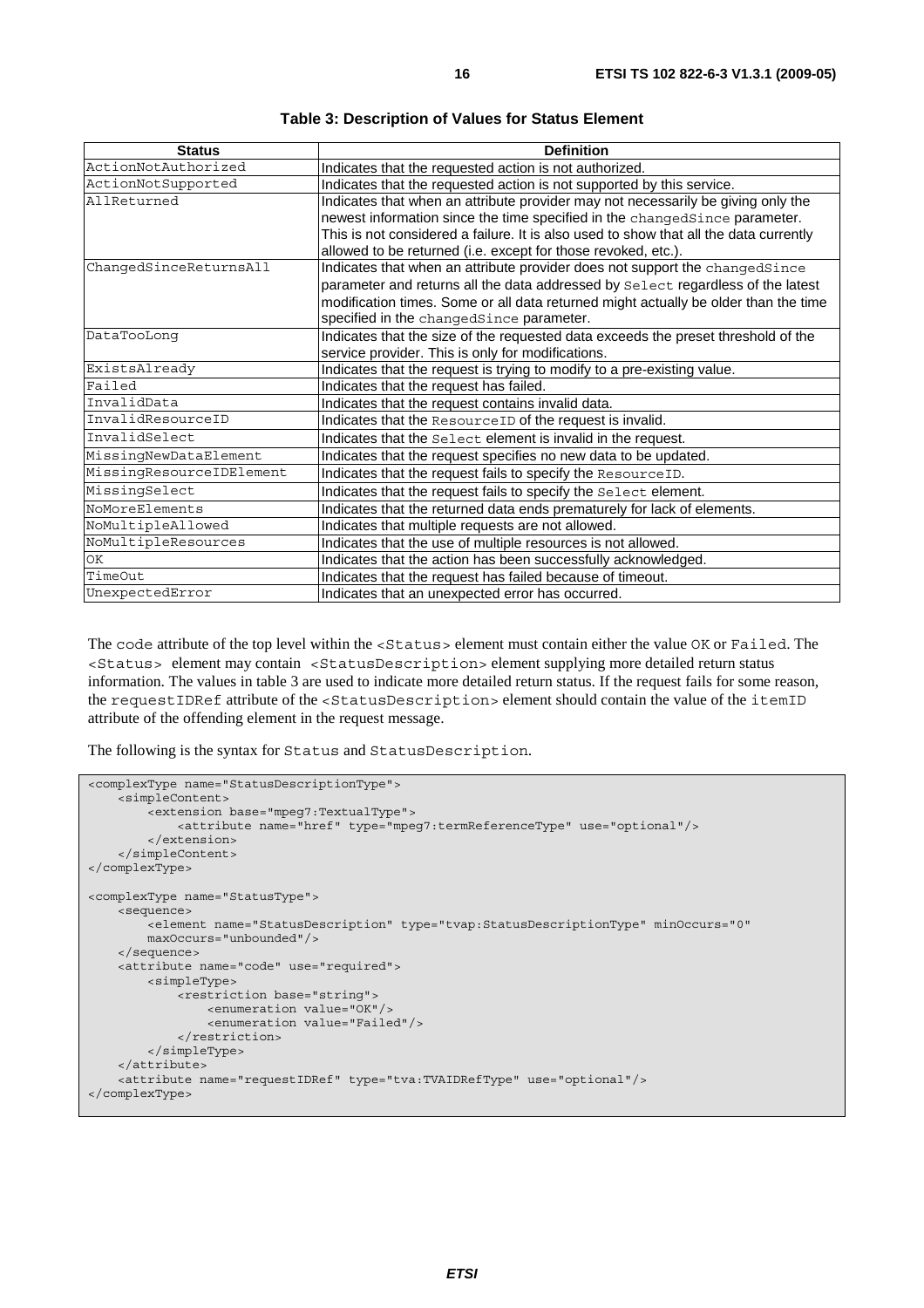| <b>Name</b>           | <b>Definition</b>                                                                                                             |
|-----------------------|-------------------------------------------------------------------------------------------------------------------------------|
| StatusType            | Complex type that specifies the status codes to be used as values<br>for the code attribute of Status.                        |
| code                  | Attribute that indicates the returned status value. It must contain<br>either the value OK or Failed.                         |
| requestIDRef          | Attribute that contains the value of the itemID attribute of the<br>element in the request message that this status is about. |
| StatusDescriptionType | Complex type that specifies the status codes to be used as values<br>for StatusDescription.                                   |
| href                  | An optional attribute that specifies the URN used to point to the<br>code within the status code classification scheme.       |

The following is the semantics for Status and StatusDescription.

### 5.1.5 Linking with ids

Different types of id attributes are used to link queries and responses together. Response messages are correlated with requests using messageId and inResponseToMessageId attributes that are present in the SOAP Header [18]. Services must include messageId and inResponseToMessageId attributes in all request and response messages defined here. Use of these must follow the processing rules specified in Liberty ID-WSF Data Service Template Specification [20]. Inside messages, itemID and itemIDRef attributes are used for linking information inside response messages to the details of request messages.

NOTE: Response messages do not contain the <ResourceID> or the <EncryptedResourceID> element, so they cannot be used for this. See the definitions and the processing rules of  $\langle Query \rangle$  and  $\langle Modify \rangle$ elements for more detailed information.

### 5.1.6 The timeStamp Attribute

A response message can also have a time stamp. This time stamp is provided so that the requesting party can later check whether there have been any changes since a response was received, or make modifications, which will only succeed if there have been no other modifications made after the time stamp was received.

### 5.2 Querying Data

Two different kinds of queries are supported, one for retrieving current data, and another for requesting only changed data. These two different kinds of queries can be present together in the same message. The response can contain the data with or without the common technical attributes, depending on the request. Some common attributes are always returned for some elements.

### 5.2.1 <Query>

The schema for the Query operation is based on the Query operation specified in Liberty ID-WSF Data Service Template Specification [20].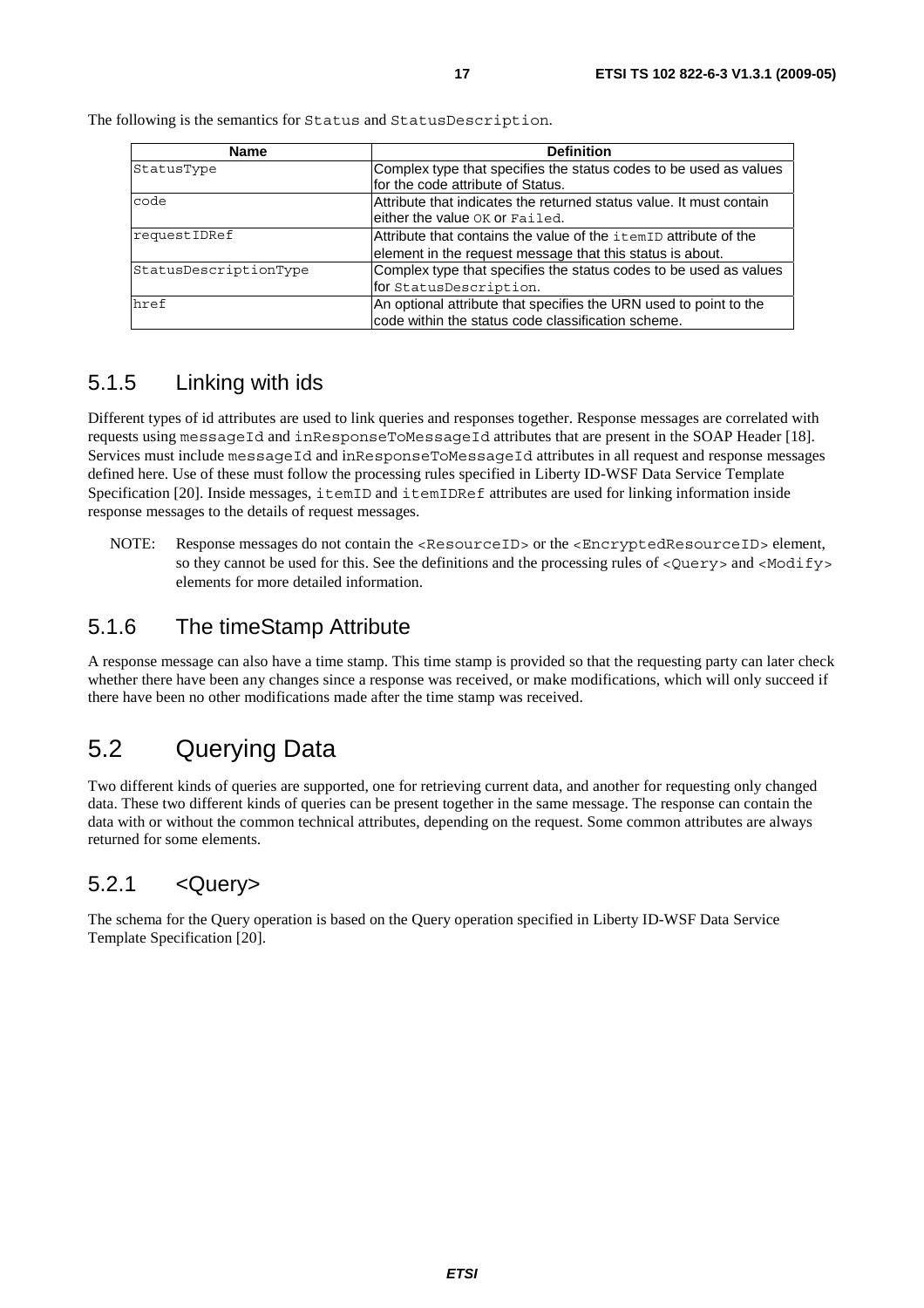



| <b>Name</b>     | <b>Definition</b>                                                          |
|-----------------|----------------------------------------------------------------------------|
| QueryType       | a type that defines a query for retrieving current data                    |
| ResourceIDGroup | contains a groups of ResourcelDs and/or EncryptedResourcelDs               |
| QueryItem       | specifies what data the requester wants from the resource                  |
| Select          | describes in detail what the request wants to access inside the specified  |
|                 | resource                                                                   |
| litemID         | a unique identifier used to match response items to query items within the |
|                 | response                                                                   |
| changedSince    | used when the requester wants to get only the data which has changed       |
|                 | since the time specified by this attribute                                 |
| queryID         | a unique identifier to match queries with responses                        |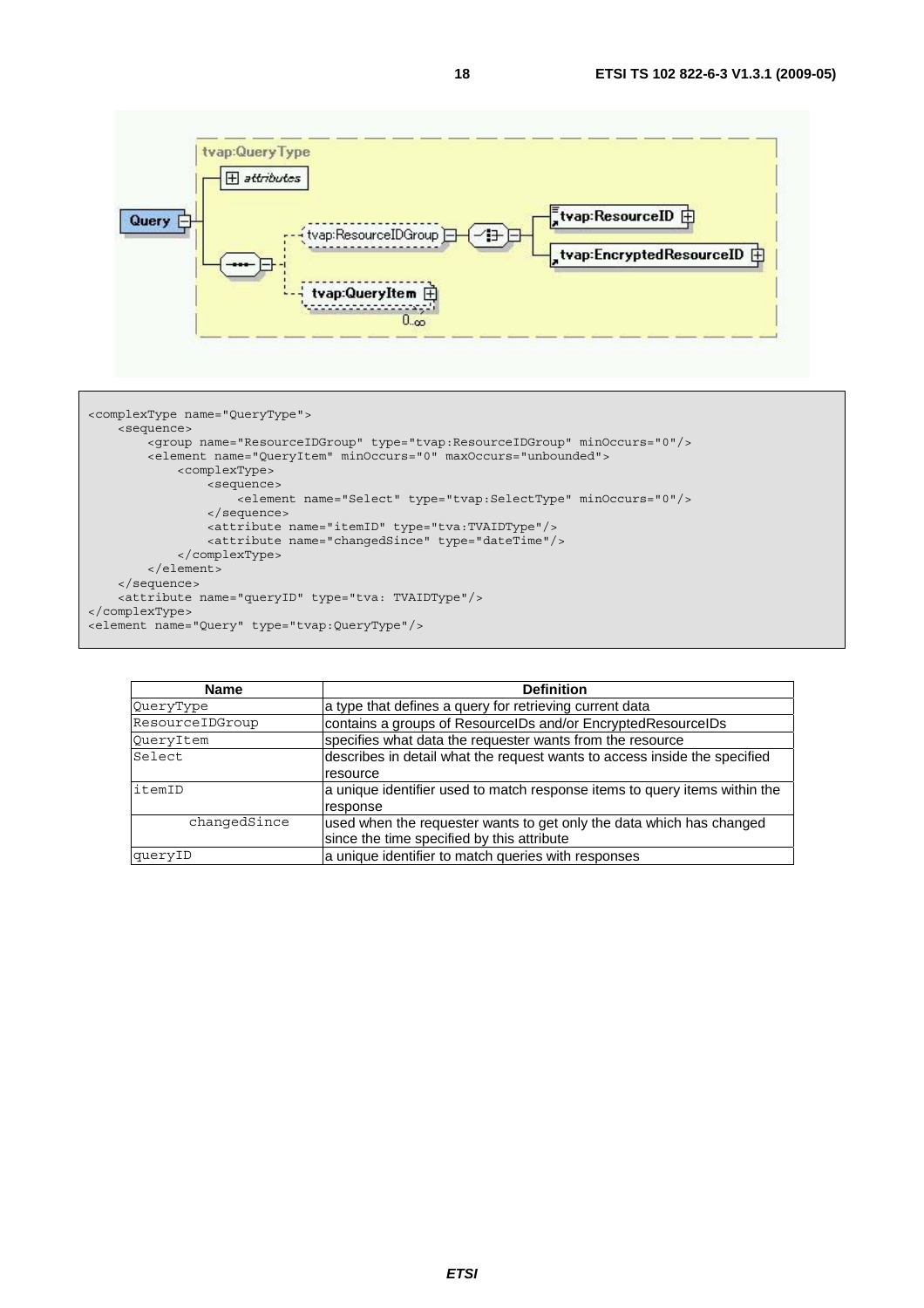#### 5.2.2 <QueryResponse>

The schema for QueryResponse is as follows.



```
<complexType name="QueryResponseType"> 
     <sequence> 
         <element name="Status" type="tvap:StatusType" minOccurs="1"/> 
         <element name="Data" minOccurs="0" maxOccurs="unbounded"> 
             <complexType> 
                  <sequence> 
                     .<br><element name="TVAMain" type="tva:TVAMainType" minOccurs="0"/>
                  </sequence> 
                  <attribute name="itemIDRef" type="tva:TVAIDRefType"/> 
             </complexType> 
         </element> 
     </sequence> 
     <attribute name="queryIDRef" type="tva:TVAIDRefType"/> 
     <attribute name="timeStamp" type="dateTime"/> 
</complexType> 
<element name="QueryResponse" type="tvap:QueryResponseType"/>
```

| <b>Name</b>       | <b>Definition</b>                                                                 |
|-------------------|-----------------------------------------------------------------------------------|
| QueryResponseType | a complex type to contain the response to the query                               |
| Status            | indicates whether or not the processing of the request succeeded.                 |
|                   | See clause 5.1.5 for explanations and values                                      |
| Data              | contains TV-Anytime profile data requested by one <queryitem> element</queryitem> |
| itemIDRef         | used to link elements in a response to the corresponding                          |
|                   | elements in the request                                                           |
| queryIDRef        | used to link elements in a response to the corresponding                          |
|                   | elements in the request                                                           |
| timestamp         | indicates the time, when the request was handled. To be used later, when          |
|                   | querying for changes since that time                                              |

The instance document that is returned must be XML Schema [15] valid with respect to the appropriate metadata schema (TS 102 822-3-3 [5]). Furthermore, each instance document must contain the appropriate TVAIDType to allow complete dereferencing of all TVAIDRefType nodes within the instance document. When successful, the Data element contains the information specified by the Select element.

#### 5.2.3 Processing Rules for Query

A request message can contain multiple <Query> elements. The rules for how to implement multiple queries and responses are given in the Liberty ID-WSF Data Service Template Specification [20].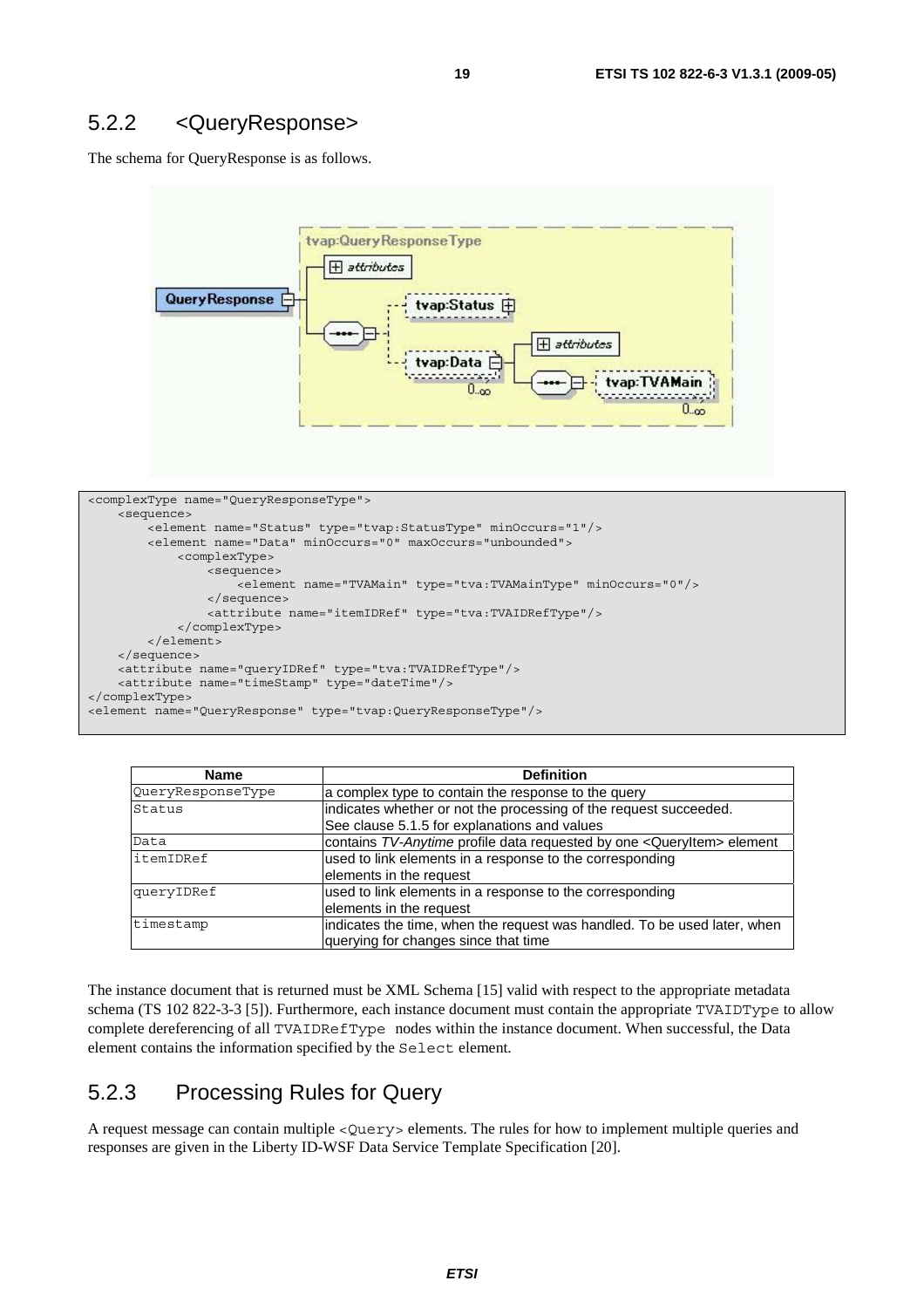### 5.3 Modifying Data

The data stored by a data service can be given initial values, existing values can be replaced with new values and the data can also be removed. Usually the principal can make these modifications directly at the data service using the provided user interface, but these modifications may also be made by other service providers. The <Modify> element supports all these operations for service providers which want to modify the data stored in data services.

#### 5.3.1 <Modify>

The schema for Modify is based on the Modify operation specified in Liberty ID-WSF Data Service Template Specification [20].

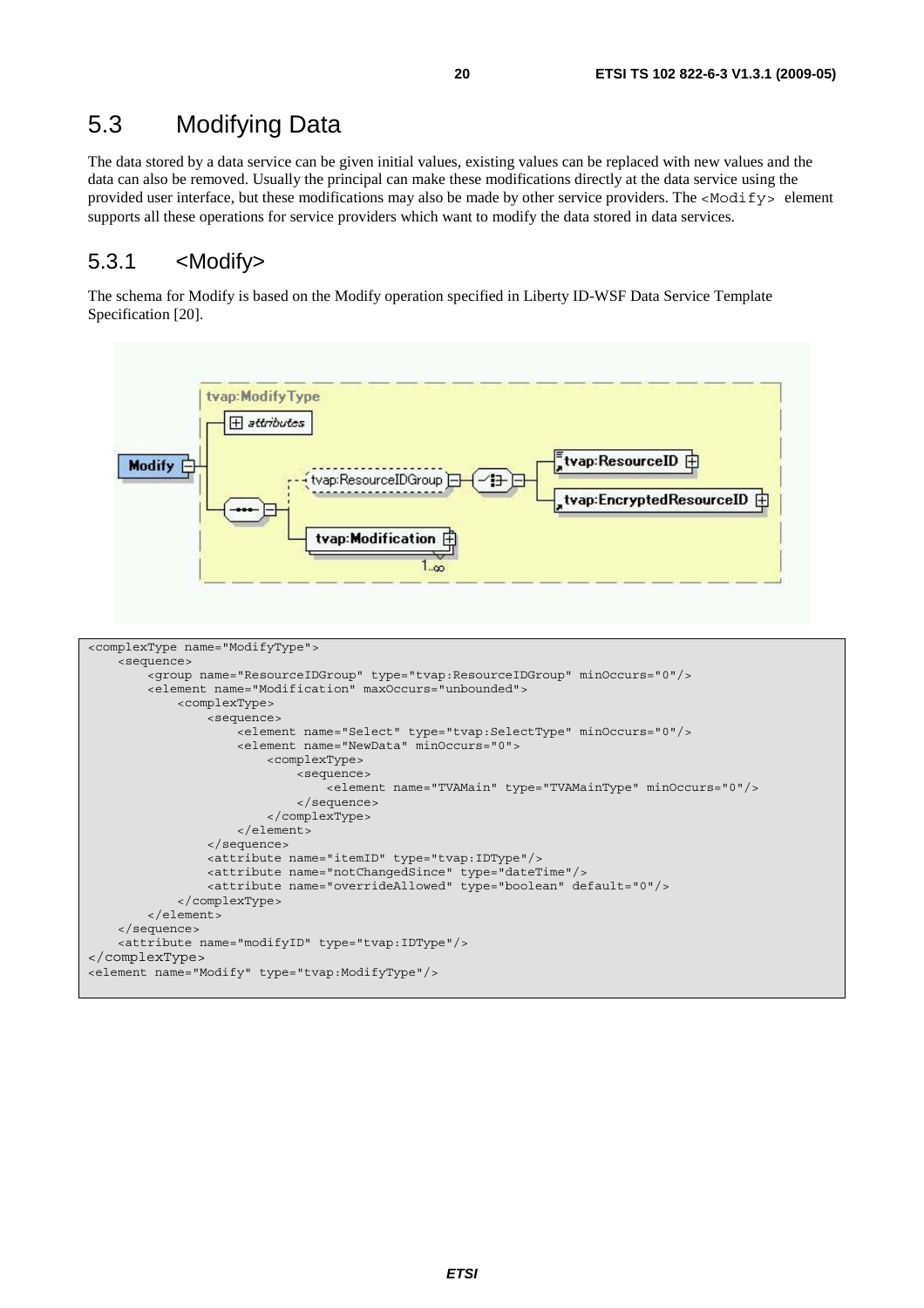| <b>Name</b>     | <b>Definition</b>                                                                                                                        |
|-----------------|------------------------------------------------------------------------------------------------------------------------------------------|
| ModifyType      | modify the data stored in data services                                                                                                  |
| ResourceIDGroup | contains a group of ResourceIDs and/or EncryptedResourceIDs                                                                              |
| Modification    | specifies which data elements of the specified resource should be<br>modified and how                                                    |
| itemID          | used to separate elements in a request from each other                                                                                   |
| Select          | specifies the data this modification should affect                                                                                       |
| NewData         | specifies what data the requester wants from the resource                                                                                |
| notChangedSince | a modification is not allowed, if the data has changed since the time<br>specified by this attribute. Used to avoid concurrency problems |
| overrideAllowed | used to protect current values, when new data is added                                                                                   |
| modifyID        | used to separate elements in a request from each other                                                                                   |

#### 5.3.2 Modify Response

The <ModifyResponse> element contains the <Status> element, which describes whether or not the requested modification succeeded. There is also a possible time stamp attribute, which provides a time value that can be used later to check whether there have been any changes since this modification, and an itemIDRef attribute to map the <ModifyResponse> elements to the <Modify> elements in the request.



```
<complexType name="ModifyResponseType"> 
    <sequence> 
        .<br><element name="Status" type="tvap:StatusType"/>
     </sequence> 
    <attribute name="modifyIDRef" type="tvap:IDReferenceType"/> 
    <attribute name="timeStamp" type="dateTime"/> 
</complexType> 
<element name="ModifyResponse" type="tvap:ModifyResponseType"/>
```

| <b>Name</b>        | <b>Definition</b>                                                                                                         |
|--------------------|---------------------------------------------------------------------------------------------------------------------------|
| ModifyResponseType | a complex type to contain the response to the modify                                                                      |
| Status             | indicates whether or not the processing of the request succeeded.<br>See clause 5.1.5. for the explanation and the values |
| modifyIDRef        | used to link elements in a response to the corresponding elements in the<br>request.                                      |
| timestamp          | indicates the time, when the request was handled. To be used later, when<br>querying for changes since that time.         |

### 5.3.3 Processing Rules for Modify

A request message can contain multiple <Modify> elements. The rules for how to implement multiple modify requests and responses are given in Liberty ID-WSF Data Service Template Specification [20].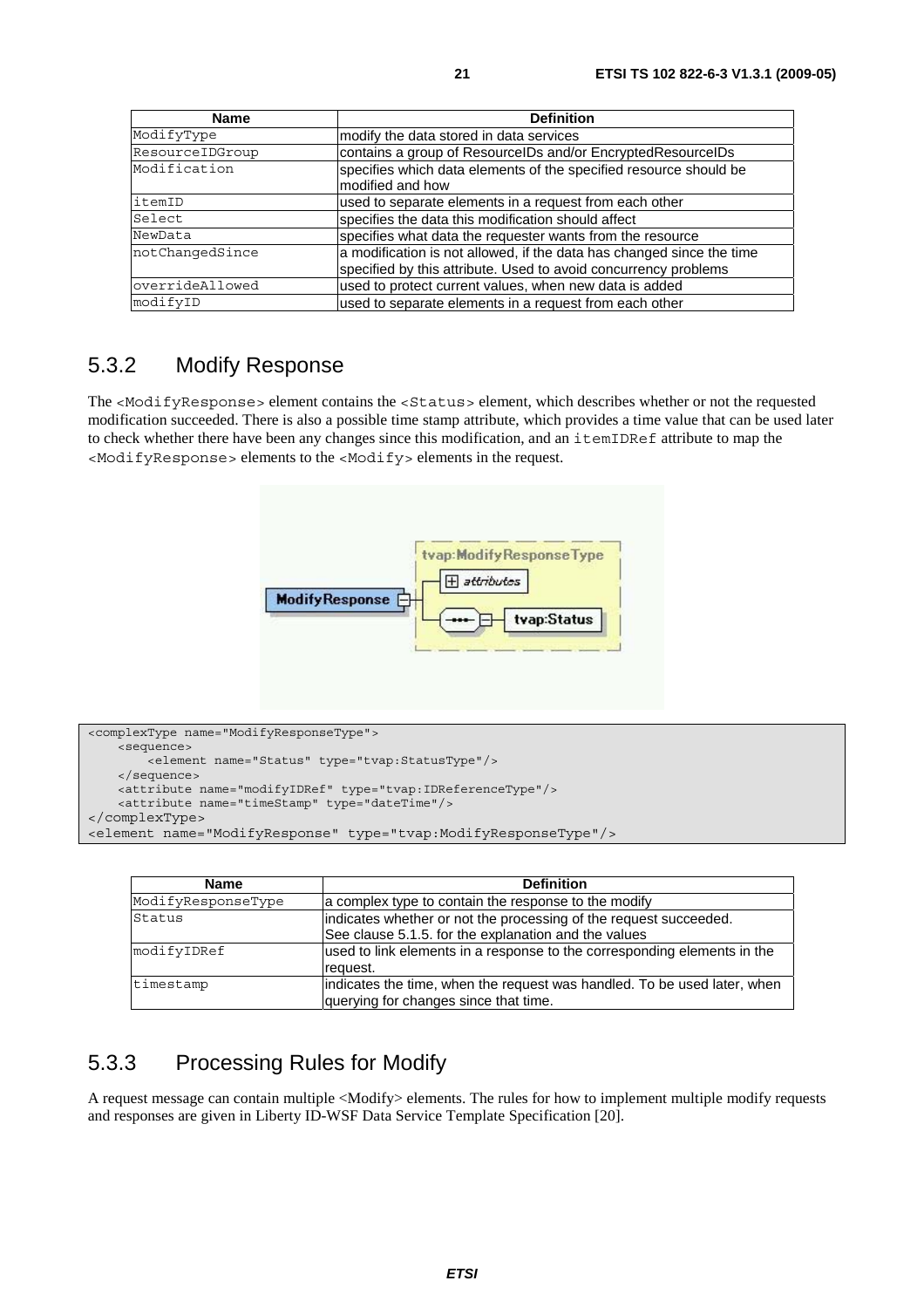## 6 Notes on Privacy and Security

### 6.1 Privacy Considerations

#### 6.1.1 Introduction

Information concerning demography, personal preferences, and viewing history, by its very nature, is fairly sensitive. Even a very simple indication of personal taste allows a watcher to have an idea of the user's personal traits. When detailed status and location information are added to the personal profile, control of such personal information becomes even more of a concern.

### 6.1.2 Authorization of Watchers

At a minimum a user must be able to specify who is able to request his personal profile for him/her. The consequence of this to the implementer is that incoming profile requests must be checked to ensure that their requesting Principal has been authorized by the target Principal to receive his/her personal profile information. While the implementation and maintenance of any authorization lists is specific to the individual protocols, the following supplies some mechanisms to indicate the requestor of the presence data and how the data will be used.

### 6.1.3 Consent

The Liberty ID-WSF SOAP Binding Specification [22] defines a <Consent> header block that allows profile exchange service clients to indicate to the profile exchange service provider that they have obtained consent to receive the presence data for a Principal.

### 6.1.4 Usage Directives

The Liberty ID-WSF SOAP Binding Specification [22] also provides a <UsageDirective> header block that allows a principal to specify limits on how his/her presence data may be used. The semantics for this block have not yet been fully specified, but one possible usage would involve a URL being specified in the UsageDirective block in the presence response, and this URL would reference a policy that describes a set of obligations that the requesting presence service client must fulfil or be in breach.

### 6.1.5 Options

As has been discussed, it is important that the user profile service provider be capable of specifying what information contained in user metadata can be exchanged and, in particular, whether the user ID is to be shared. This is handled by defining options in the offered resources that are publicized during the exchange of SOAP messages, as specified in TS 102 822-3-3 [5]. In this sense, an "options" element can be taken as expressing the "options" available for the resource offering, which provides hints to a potential requester whether certain data or operations may be available with a particular resource offering: e.g., an option may be provided stating whether information concerning user ID is available.

### 6.2 Security Mechanisms

The security mechanisms described in TS 102 822-7 [12] and Web Services Security: SOAP Message Security [19] should be supported.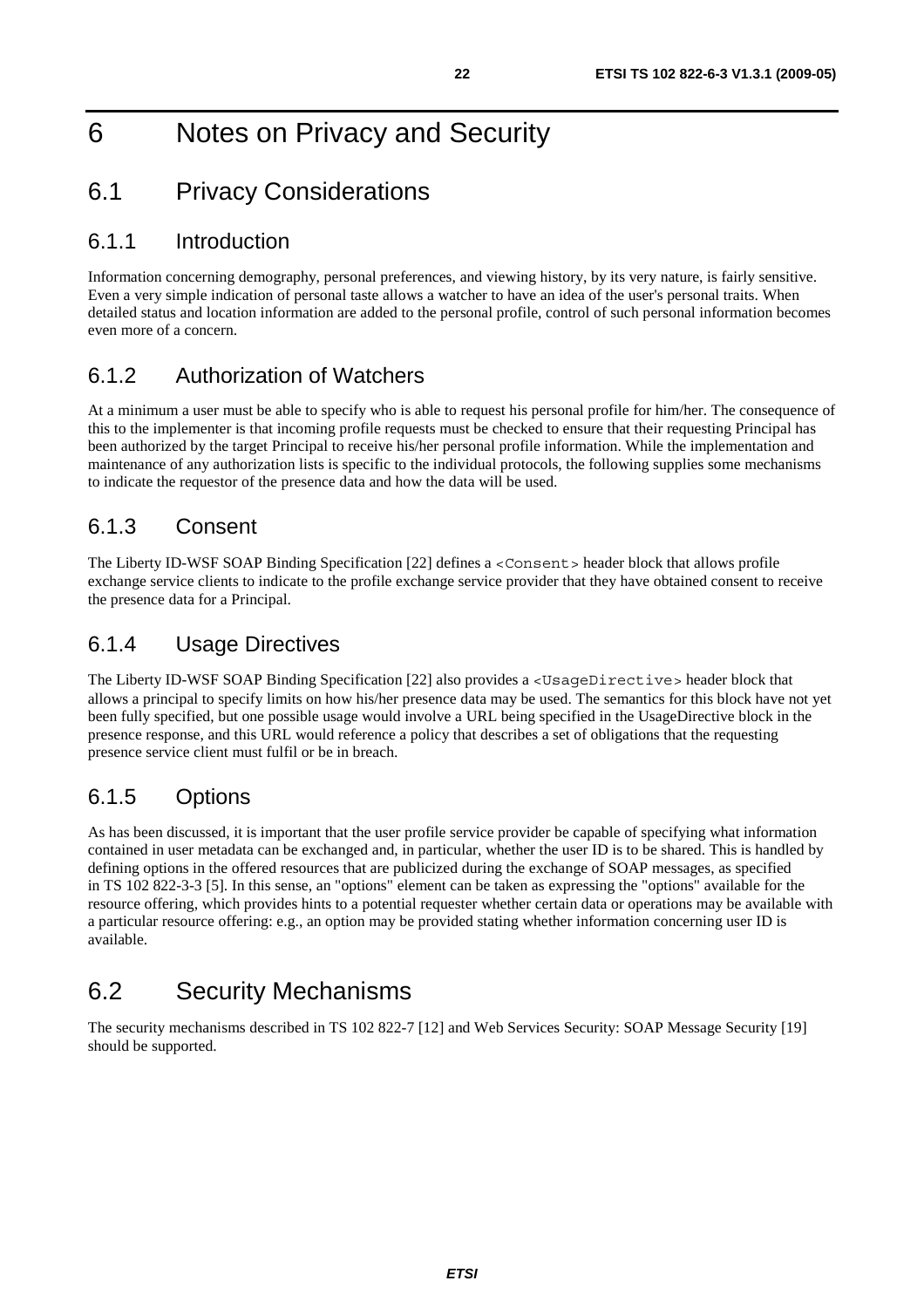## Annex A (normative): Schema and classification scheme

## A.1 Schema

```
<?xml version="1.0" encoding="UTF-8"?> 
<schema targetNamespace="urn:tva:profile:2008" xmlns:xenc="http://www.w3.org/2001/04/xmlenc#" 
xmlns:mpeg7="urn:tva:mpeg7:2008" xmlns:tvap="urn:tva:profile:2008" xmlns:tva="urn:tva:metadata:2008" 
xmlns="http://www.w3.org/2001/XMLSchema" 
         elementFormDefault="qualified" attributeFormDefault="unqualified"> 
     <annotation> 
         <documentation xml:lang="en">This schema consists of datatypes that are normatively 
         defined in TS 102 822-6-3 v1.3.1</documentation> 
     </annotation> 
     <import namespace="http://www.w3.org/XML/1998/namespace" schemaLocation="xml.xsd"/> 
     <import namespace="urn:tva:mpeg7:2008" schemaLocation="tva_mpeg7_2008.xsd"/> 
     <import namespace="urn:tva:metadata:2008" schemaLocation="tva_metadata_3-1_v151.xsd"/> 
     <import namespace="http://www.w3.org/2001/04/xmlenc#" schemaLocation="xenc- 
     schema.xsd"/> 
     <annotation> 
         <documentation xml:lang="en">Base Types</documentation> 
     </annotation> 
     <complexType name="ResourceIDType"> 
         <simpleContent> 
             <extension base="anyURI"> 
                  <attribute name="id" type="tva:TVAIDType"/> 
              </extension> 
         </simpleContent> 
     </complexType> 
     <complexType name="EncryptedResourceIDType"> 
         <sequence> 
              <element ref="xenc:EncryptedData"/> 
             <element ref="xenc:EncryptedKey"/> 
         </sequence> 
     </complexType> 
     <group name="ResourceIDGroup"> 
         <choice> 
             <element name="ResourceID" type="tvap:ResourceIDType"/> 
             <element name="EncryptedResourceID" type="tvap:EncryptedResourceIDType"/> 
         </choice> 
     </group> 
     <simpleType name="SelectTypeType"> 
         <restriction base="string"> 
             <enumeration value="xpath"/> 
              <enumeration value="abbreviated"/> 
         </restriction> 
     </simpleType> 
     <complexType name="SelectType"> 
         <simpleContent> 
             <extension base="string"> 
                  <attribute name="type" type="tvap:SelectTypeType" use="optional" 
                  default="abbreviated"/> 
              </extension> 
         </simpleContent> 
     </complexType> 
     <complexType name="StatusDescriptionType"> 
         <complexContent> 
              <extension base="mpeg7:TextualType"> 
                  <attribute name="href" type="mpeg7:termReferenceType" use="optional"/> 
             </extension> 
         </complexContent> 
     </complexType> 
     <complexType name="StatusType"> 
         <sequence> 
              <element name="StatusDescription" type="tvap:StatusDescriptionType" minOccurs="0" 
         maxOccurs="unbounded"/> 
         </sequence> 
         <attribute name="code" use="required"> 
              <simpleType> 
                  <restriction base="string"> 
                      <enumeration value="OK"/>
```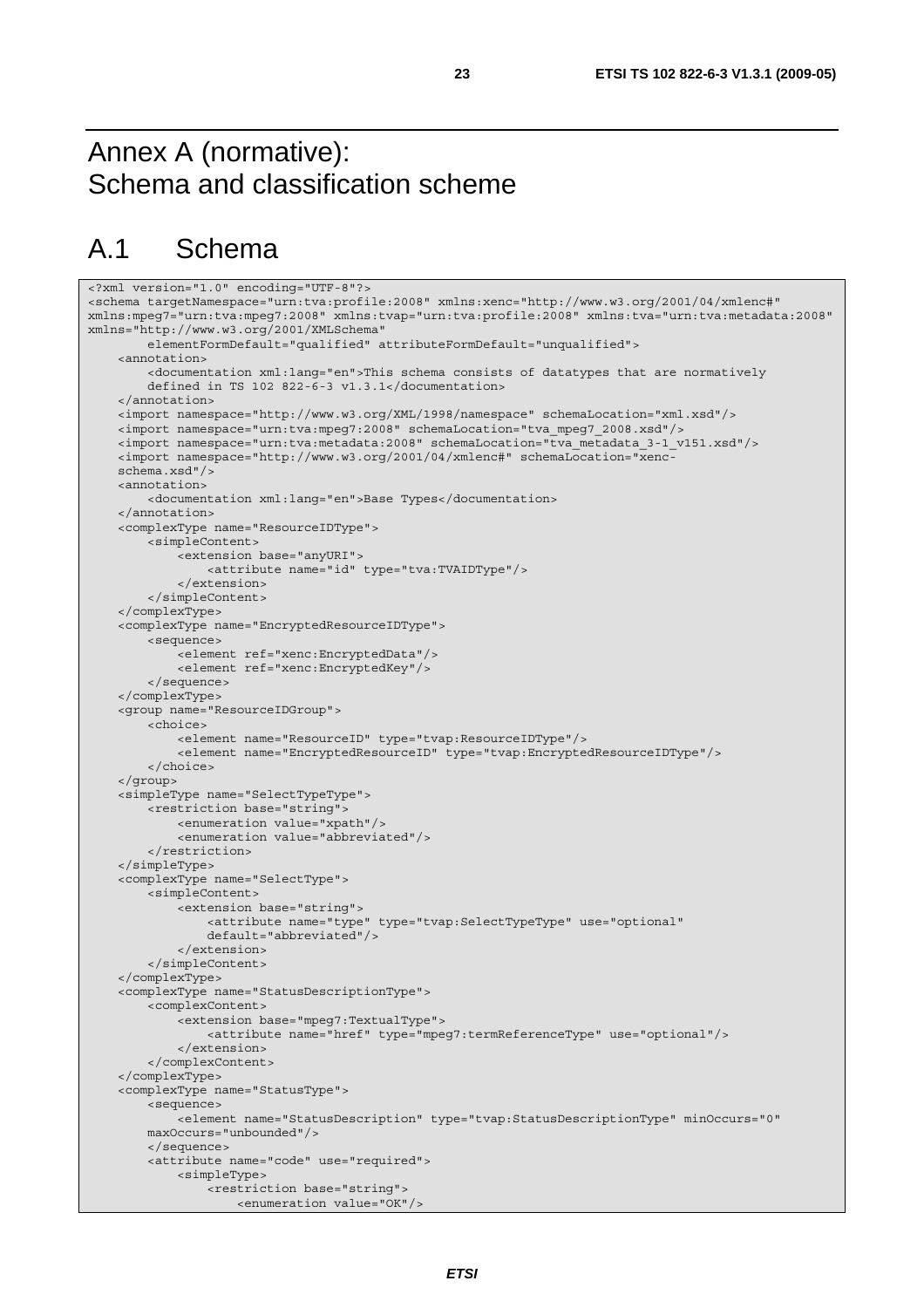```
 <enumeration value="Failed"/> 
              </restriction> 
          </simpleType> 
     </attribute> 
     <attribute name="requestIDRef" type="tva:TVAIDRefType" use="optional"/> 
 </complexType> 
 <annotation> 
     <documentation xml:lang="en">Clause 5.2.1 Query</documentation> 
 </annotation> 
 <complexType name="QueryType"> 
     <sequence> 
         <group ref="tvap:ResourceIDGroup"/> 
         <element name="QueryItem" minOccurs="0" maxOccurs="unbounded"> 
              <complexType> 
                  <sequence> 
                      <element name="Select" type="tvap:SelectType" minOccurs="0"/> 
                  </sequence> 
                  <attribute name="itemID" type="tva:TVAIDType"/> 
                  <attribute name="changedSince" type="dateTime"/> 
              </complexType> 
         </element> 
     </sequence> 
     <attribute name="queryID" type="tva:TVAIDType"/> 
 </complexType> 
 <element name="Query" type="tvap:QueryType"/> 
 <annotation> 
     <documentation xml:lang="en">Clause 5.2.2 Query Response</documentation> 
 </annotation> 
 <complexType name="QueryResponseType"> 
     <sequence> 
        -<br><element name="Status" type="tvap:StatusType" maxOccurs="unbounded"/>
         <element name="Data" minOccurs="0" maxOccurs="unbounded"> 
              <complexType> 
                  <sequence> 
                      <element name="TVAMain" type="tva:TVAMainType" minOccurs="0"/> 
                  </sequence> 
                  <attribute name="itemIDRef" type="tva:TVAIDRefType"/> 
              </complexType> 
         </element> 
     </sequence> 
     <attribute name="queryIDRef" type="tva:TVAIDRefType"/> 
     <attribute name="timeStamp" type="dateTime"/> 
 </complexType> 
 <element name="QueryResponse" type="tvap:QueryResponseType"/> 
 <annotation> 
     <documentation xml:lang="en">Clause 5.3.1 Modify</documentation> 
 </annotation> 
 <complexType name="ModifyType"> 
     <sequence> 
          <group ref="tvap:ResourceIDGroup"/> 
         <element name="Modification" maxOccurs="unbounded"> 
              <complexType> 
                  <sequence> 
                      <element name="Select" type="tvap:SelectType" minOccurs="0"/> 
                      <element name="NewData" minOccurs="0"> 
                           <complexType> 
                               <sequence> 
                                   <element name="TVAMain" type="tva:TVAMainType" minOccurs="0"/> 
                               </sequence> 
                           </complexType> 
                      </element> 
                  </sequence> 
                  <attribute name="itemID" type="tva:TVAIDType"/> 
                  <attribute name="notChangedSince" type="dateTime"/> 
                  <attribute name="overrideAllowed" type="boolean" default="0"/> 
              </complexType> 
         </element> 
     </sequence> 
     <attribute name="modifyID" type="tva:TVAIDType"/> 
 </complexType> 
 <element name="Modify" type="tvap:ModifyType"/> 
 <annotation> 
     <documentation xml:lang="en">Clause 5.3.2 Modify Response</documentation> 
 </annotation> 
 <complexType name="ModifyResponseType"> 
     <sequence> 
         <element name="Status" type="tvap:StatusType" maxOccurs="unbounded"/> 
     </sequence>
```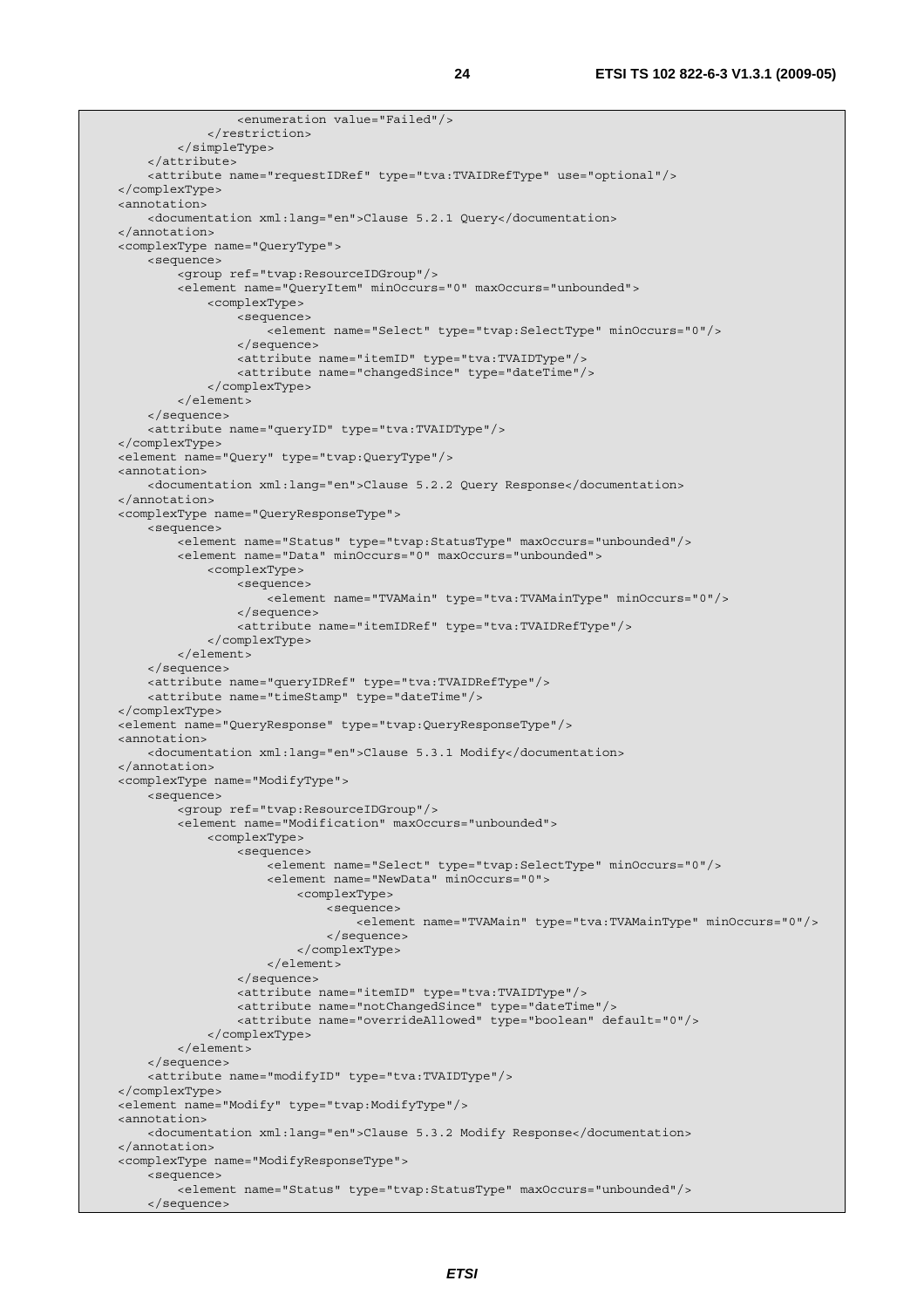```
 <attribute name="modifyIDRef" type="tva:TVAIDRefType"/> 
         <attribute name="timeStamp" type="dateTime"/> 
     </complexType> 
    <element name="ModifyResponse" type="tvap:ModifyResponseType"/> 
</schema>
```
## A.2 Status Classification Scheme

```
<ClassificationScheme uri="urn:tva:profile:cs:StatusCS:2005"> 
     <!-- ##################################################################### --> 
    <!-- Status Code returned to requests
     <!--Definition: --> 
     <!-- ##################################################################### --> 
     <Term termID="1"> 
         <Name xml:lang="en">ActionNotAuthorized</Name> 
         <Definition xml:lang="en"> 
     Indicates that the requested action is not authorized. 
</Definition> 
     </Term> 
     <Term termID="2"> 
         <Name xml:lang="en"> 
ActionNotSupported</Name> 
         <Definition xml:lang="en"> 
     Indicates that the requested action is not supported by this service. 
     </Definition> 
     </Term> 
     <Term termID="3"> 
         <Name xml:lang="en"> 
AllReturned </Name> 
         <Definition xml:lang="en"> definition</Definition> 
     </Term> 
     <Term termID="4"> 
         <Name xml:lang="en"> 
ChangedSinceReturnsAll</Name> 
         <Definition xml:lang="en">Indicates that when an attribute provider does not support this 
parameter and returns all the data addressed by Select regardless of the latest modification times. 
Some or all data returned might actually be older than the time specified in the ChangedSince 
parameter. 
</Definition> 
     </Term> 
     <Term termID="5"> 
         <Name xml:lang="en">DataTooLong</Name> 
         <Definition xml:lang="en">Indicates that the size of the requested data exceeds the preset 
threshold of the service provider. This is only for modifications. 
</Definition> 
     </Term> 
     <Term termID="6"> 
         <Name xml:lang="en">ExistsAlready</Name> 
         <Definition xml:lang="en">Indicates that the request is trying to modify to a preexisting 
value. 
</Definition> 
     </Term> 
     <Term termID="7"> 
         <Name xml:lang="en">InvalidData </Name> 
         <Definition xml:lang="en">Indicates that the request contains invalid data 
</Definition> 
     </Term> 
     <Term termID="8"> 
         <Name xml:lang="en">InvalidResourceID</Name> 
         <Definition xml:lang="en">Indicates that the ResourceID of the request is invalid. 
</Definition> 
     </Term> 
     <Term termID="9"> 
         <Name xml:lang="en">InvalidSelect</Name> 
         <Definition xml:lang="en">Indicates that the Select element is invalid in the request. 
</Definition> 
     </Term> 
     <Term termID="10"> 
         <Name xml:lang="en">MissingNewDataElement</Name> 
         <Definition xml:lang="en">Indicates that the request specifies no new data to be updated. 
</Definition> 
     </Term> 
     <Term termID="11"> 
         <Name xml:lang="en">MissingResourceIDElement</Name> 
         <Definition xml:lang="en">Indicates that the request fails to specify the ResourceID
```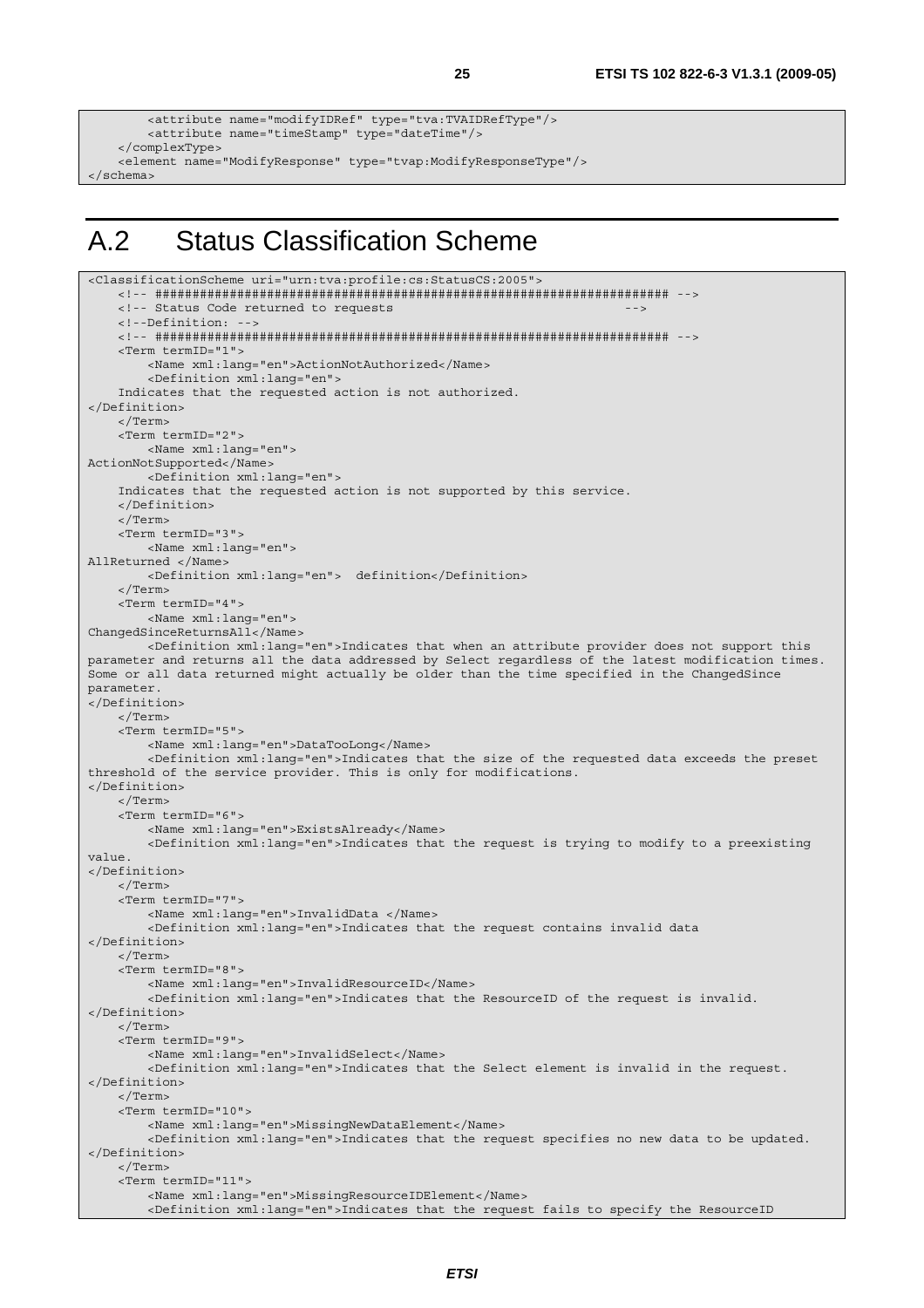| $\langle$ Term>                                                                                       |  |  |  |
|-------------------------------------------------------------------------------------------------------|--|--|--|
| <term termid="12"></term>                                                                             |  |  |  |
| <name xml:lang="en">MissingSelect</name>                                                              |  |  |  |
| <definition xml:lang="en">Indicates that the request fails to specify the Select element</definition> |  |  |  |
|                                                                                                       |  |  |  |
| $\langle$ /Term>                                                                                      |  |  |  |
| <term termid="13"></term>                                                                             |  |  |  |
| <name xml:lang="en">NoMoreElements</name>                                                             |  |  |  |
| <definition xml:lanq="en">Indicates that the returned data ends prematurely for lack of</definition>  |  |  |  |
| elements.                                                                                             |  |  |  |
|                                                                                                       |  |  |  |
| $\langle$ Term>                                                                                       |  |  |  |
| <term termid="14"></term>                                                                             |  |  |  |
| <name xml:lang="en">NoMultipleAllowed</name>                                                          |  |  |  |
| <definition xml:lang="en">Indicates that multiple requests are not allowed</definition>               |  |  |  |
|                                                                                                       |  |  |  |
| $\langle$ Term>                                                                                       |  |  |  |
| <term termid="15"></term>                                                                             |  |  |  |
| <name xml:lang="en">NoMultipleResources</name>                                                        |  |  |  |
| <definition xml:lanq="en">Indicates that the use of multiple resources is not allowed</definition>    |  |  |  |
|                                                                                                       |  |  |  |
| $\langle$ Term>                                                                                       |  |  |  |
| <term termid="16"></term>                                                                             |  |  |  |
| <name lang="en" xml:="">TimeOut</name>                                                                |  |  |  |
| <definition xml:lang="en">Indicates that the request has failed because of timeout.</definition>      |  |  |  |
|                                                                                                       |  |  |  |
| $\langle$ Term>                                                                                       |  |  |  |
| <term termid="17"></term>                                                                             |  |  |  |
| <name xml:lang="en">UnexpectedError</name>                                                            |  |  |  |
| <definition xml:lang="en">Indicates that an unexpected error has occurred</definition>                |  |  |  |
| $\langle$ Term>                                                                                       |  |  |  |
|                                                                                                       |  |  |  |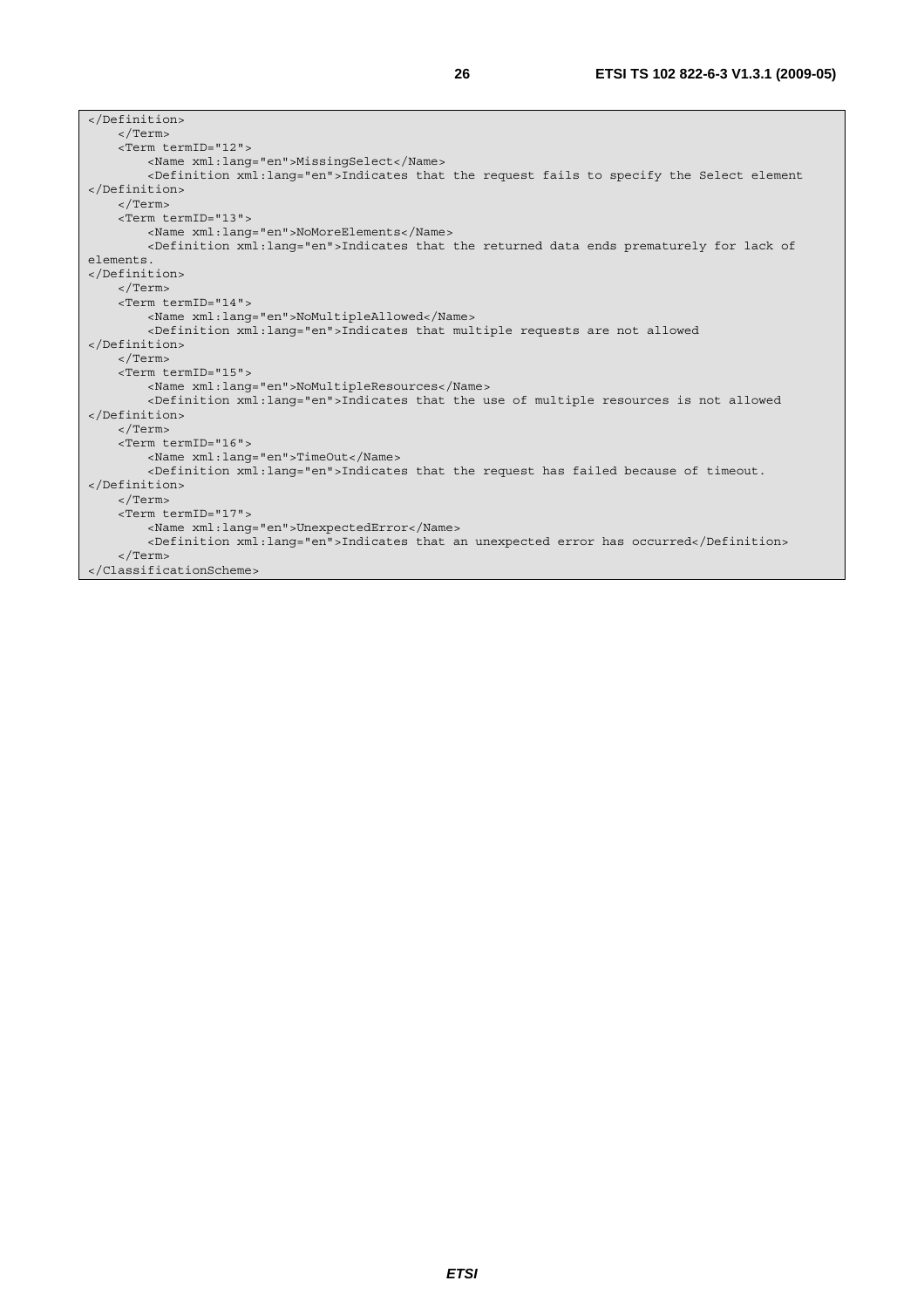## Annex B (informative): Sample instances

## B.1 Sample SOAP Header

```
<soapenv:Header> 
     <sb:Correlation id="NTTAEB9DE0EB0B1A89B00797A14C6EE85F6" messageID="uuid:debbffd3-4ea8-973e-
5463-e5ecc2d95dde" timestamp="2004-03-10T05:59:01Z" 
soapenv:actor="http://schemas.xmlsoap.org/soap/actor/next" soapenv:mustUnderstand="1" 
xmlns:sb="urn:liberty:sb:2003-08"/> 
     <sb:Provider providerID="https://UKCP.com:8443/" soapenv:mustUnderstand="0" 
xmlns:sb="urn:liberty:sb:2003-08"/> 
     <wsse:Security soapenv:actor="http://schemas.xmlsoap.org/soap/actor/next" 
soapenv:mustUnderstand="1" xmlns:wsse="http://schemas.xmlsoap.org/ws/2003/06/secext"> 
         <wsse:BinarySecurityToken EncodingType="wsse:Base64Binary" ValueType="wsse:X509v3" 
wsu:Id="X509Token" xmlns:wsu="http://schemas.xmlsoap.org/ws/2003/06/utility"> 
MIICBDCCAW2gAwIBAgIBUTANBgkqhkiG9w0BAQQFADA1MQswCQYDVQQGEwJVUzEUMBIGA1UEChMLTGliZXJ0eSBJT1AxEDAOBgNV
BAMTB1Rlc3QgQ0EwHhcNMDMxMjA1MTQ0MjI1WhcNMDQxMjA0MTQ0MjI1WjBMMQswCQYDVQQGEwJVUzEYMBYGA1UEChMPTGliZXJ0
eSBJT1AgamtzMSMwIQYDVQQDExpudHQtYS1zaWduLmxpYmVydHktaW9wLm9yZzCBnzANBgkqhkiG9w0BAQEFAAOBjQAwgYkCgYEA
q9Sl+JvcHKNjjtE/v70TKMMXo+Ft05RBy/XUruHZsuH0b206MYG+CCBoPyJ6Jv+6+ZsCgIEjfJ6lqRZRZmPdGv92zcBHHO1/k1/G
G7FPNFH+mrUm/66nRDysv6JFMzW7+Ct7132IUUiTEvj45CXHEcyy8JUffd1J1+FOrVweAEUCAwEAAaMNMAswCQYDVR0TBAIwADAN
BgkqhkiG9w0BAQQFAAOBgQBwqsW22HMTLTcxn3jiifP+yBjKRaYpikrRzffeJ8XtLUrHCkm7ZOX/OeqidHAARB4lTxmITCB3LbHm
ViAk4G66K4Yb9Y0FFVJCFyaYHnY6W6oLDkTv5IMqDL//vV6QF9boO2gvTpap4WL5+6meNmCyWKoeO4CuwX3qys5yrA8opg==</ws
se:BinarySecurityToken> 
         <ds:Signature xmlns:ds="http://www.w3.org/2000/09/xmldsig#"> 
             <ds:SignedInfo> 
                 <ds:CanonicalizationMethod Algorithm="http://www.w3.org/TR/2001/REC-xml-c14n- 
                 20010315"/> 
                 <ds:SignatureMethod Algorithm="http://www.w3.org/2000/09/xmldsig#rsa-sha1"/> 
                 <ds:Reference URI="#NTTAEB9DE0EB0B1A89B00797A14C6EE85F6"> 
                      <ds:DigestMethod Algorithm="http://www.w3.org/2000/09/xmldsig#sha1"/> 
                      <ds:DigestValue>/vqZkvIo2MkbAntQ3j0+I0QsZ4k=</ds:DigestValue> 
                 </ds:Reference> 
                 <ds:Reference URI="#NTT43EBDA48A7965082DA284C13DE33EFDE"> 
                     <ds:Transforms> 
                          <ds:Transform Algorithm="http://www.w3.org/2001/10/xml-exc-c14n#"/> 
                      </ds:Transforms> 
                      <ds:DigestMethod Algorithm="http://www.w3.org/2000/09/xmldsig#sha1"/> 
                      <ds:DigestValue>js4Cmrbteuy9Epti94O9+xFj7yk=</ds:DigestValue> 
                 </ds:Reference> 
             </ds:SignedInfo> 
             <ds:SignatureValue> 
Rh9MenehPh/9zIB/8wNg4tCKaLIs5ayiRbfKrepXpD9qbsIOVjZ0/2R1ChiX/WaDANtVtdfj/sD3utjTLLRNiXKF45RWKQtzZT3e
RG2elAfm7a9ZnWgFBm0Q+/kSPmPHzo3aCx9K8yVUPmdg/S8BWjh5VLvz9U99JDJKF4FEx3o= 
</ds:SignatureValue> 
             <ds:KeyInfo> 
                 <wsse:SecurityTokenReference Usage="sec:MessageAuthentication" 
                 xmlns:sec="urn:liberty:sec:2003- 
                 08"> 
                     <wsse:Reference URI="#X509Token"/> 
                 </wsse:SecurityTokenReference> 
             </ds:KeyInfo> 
         </ds:Signature> 
     </wsse:Security> 
</soapenv:Header>
```
## B.2 Example of Query

```
<Query queryID="QR001"> 
     <ResourceID>http://profile-provider.com/d8ddw6dd7m28v628</ResourceID> 
    <QueryItem itemID="preference" changedSince="2001-12-17T09:30:47-05:00"> 
         <Select type="abbreviated">tva:profile:UserSearchPreferences</Select> 
     </QueryItem> 
     <QueryItem itemID="where"> 
         <Select type="abbreviated">tva:profile:UserLocation</Select> 
     </QueryItem> 
</Query>
```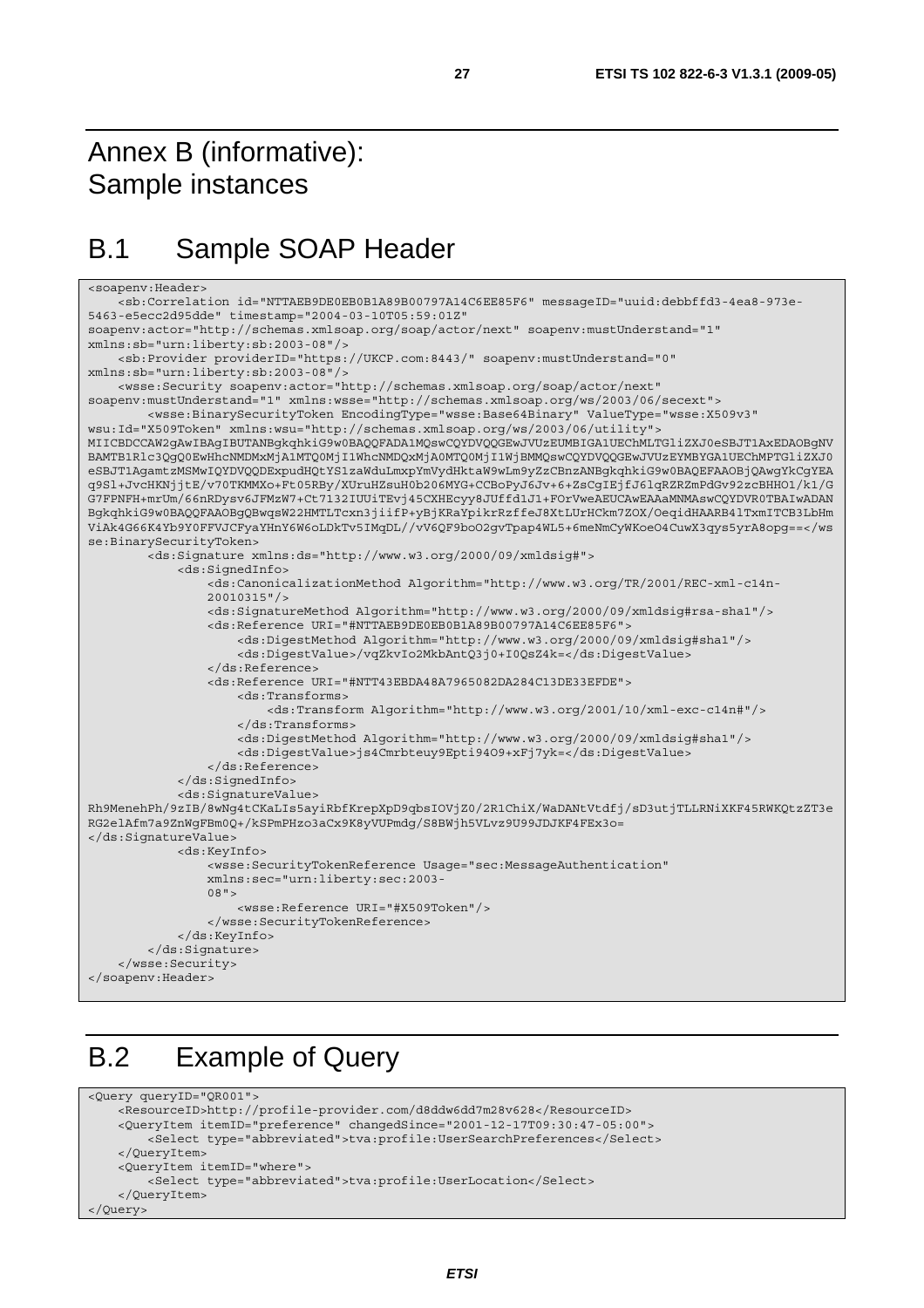## B.3 Example of QueryResponse



## B.4 Example of Modify

```
<Modify xmlns="urn:tva:profile:2008" xmlns:mpeg7="urn:tva_mpeg7:2005" 
xmlns:tva="urn:tva:metadata:2008" modifyID="MR001"> 
     <ResourceID>http://profile-provider.com/d8ddw6dd7m28v628</ResourceID> 
     <Modification itemID="M001"> 
         <Select type="abbreviated">Genre</Select> 
         <NewData> 
             <TVAMain xml:lang="en" publicationTime="2006-12-17T09:30:47-05:00"> 
                  <tva:UserDescription> 
                      <tva:UserPreferences> 
                          <mpeg7:FilteringAndSearchPreferences> 
                               <mpeg7:ClassificationPreferences> 
                                   <mpeg7:Genre href="urn:tva:metadata:cs:ContentCS:2005:3.1.1.9" 
                                   preferenceValue="10"> 
                                        <mpeg7:Name xml:lang="en">Sports</mpeg7:Name> 
                                   </mpeg7:Genre> 
                               </mpeg7:ClassificationPreferences> 
                           </mpeg7:FilteringAndSearchPreferences> 
                      </tva:UserPreferences> 
                  </tva:UserDescription> 
              </TVAMain> 
         </NewData> 
     </Modification> 
</Modify>
```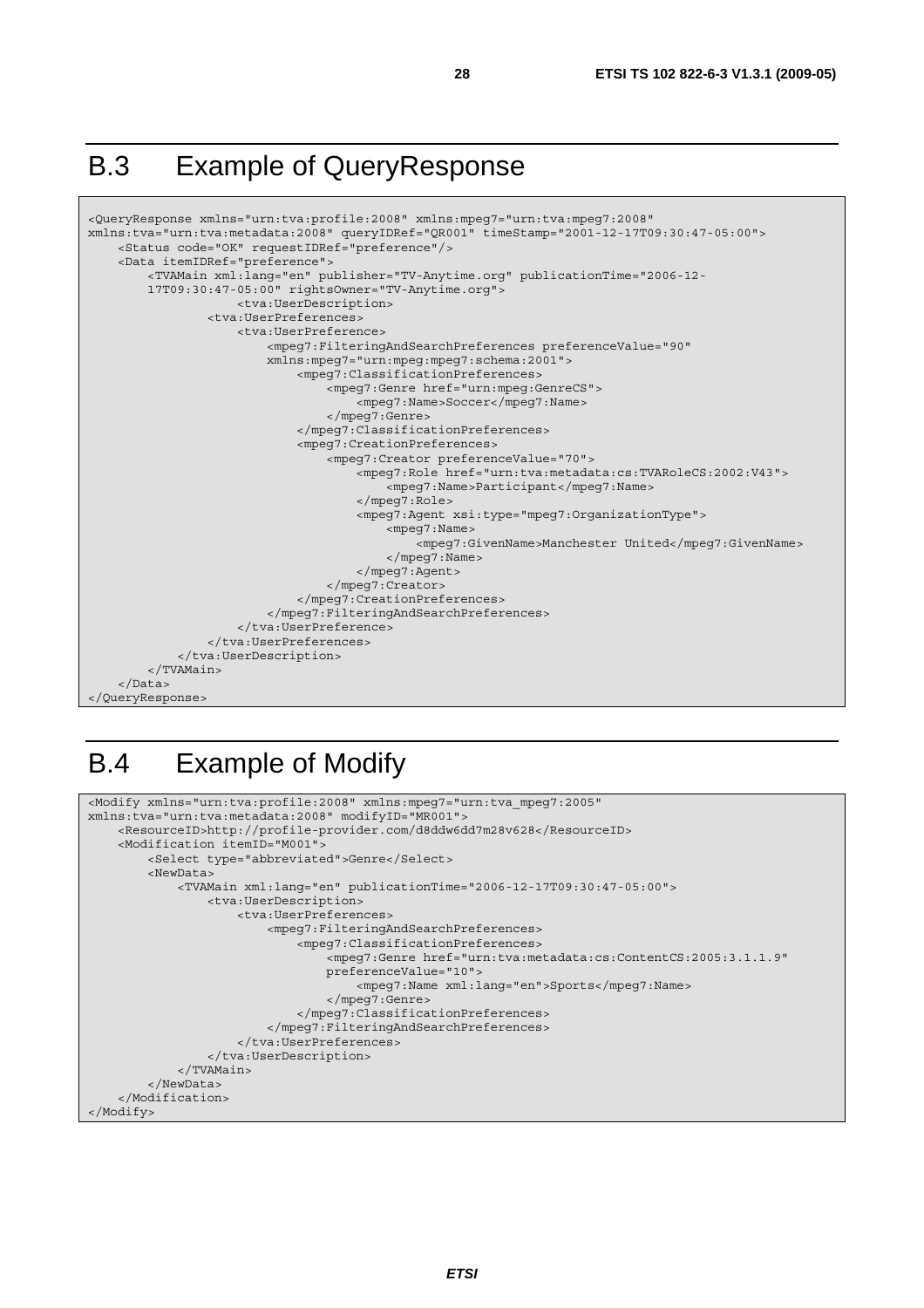## B.5 Example of ModifyResponse

```
<ModifyResponse xmlns="urn:tva:profile:2008" modifyIDRef="MR001"> 
     <Status code="Failed" requestIDRef="M001"> 
         <StatusDescription xml:lang="en" 
         href="urn:tva:profile:cs:StatusCS:2005:7">InvalidData</StatusDescription> 
     </Status> 
</ModifyResponse>
```
## B.6 Sample of WDSL

```
<wsdl:definitions xmlns:typens="urn:tva:metadata:user:wsdl:2004-07" 
xmlns:xsd="http://www.w3.org/2001/XMLSchema" xmlns:soap="http://schemas.xmlsoap.org/wsdl/soap/" 
xmlns:pp="urn:tva:metadata:user:2004-07" xmlns:wsdl="http://schemas.xmlsoap.org/wsdl/" 
xmlns="http://schemas.xmlsoap.org/wsdl/" targetNamespace="urn:tva:metadata:user:wsdl:2004-07" 
name="pp"> 
     <types> 
         <xsd:schema> 
             <xsd:import namespace="urn:tva:metadata:user:2004-07" 
             schemaLocation="tva_metadata_v151.xsd"/> 
             <xsd:annotation> 
                  <xsd:documentation>(An attempt at) TV Anytime User Profile Services 
             WSDL</xsd:documentation> 
              </xsd:annotation> 
         </xsd:schema> 
     </types> 
     <message name="Query"> 
         <part name="body" element="pp:Query"/> 
     </message> 
     <message name="QueryResponse"> 
         <part name="body" element="pp:QueryResponse"/> 
     </message> 
     <message name="Modify"> 
         <part name="body" element="pp:Modify"/> 
     </message> 
     <message name="ModifyResponse"> 
         <part name="body" element="pp:ModifyResponse"/> 
     </message> 
     <portType name="DataServicePort"> 
         <operation name="QueryOperation"> 
             <input message="pp:Query"/> 
              <output message="pp:QueryResponse"/> 
         </operation> 
         <operation name="ModifyOperation"> 
             <input message="pp:Modify"/> 
             <output message="pp:ModifyResponse"/> 
         </operation> 
     </portType> 
</wsdl:definitions>
```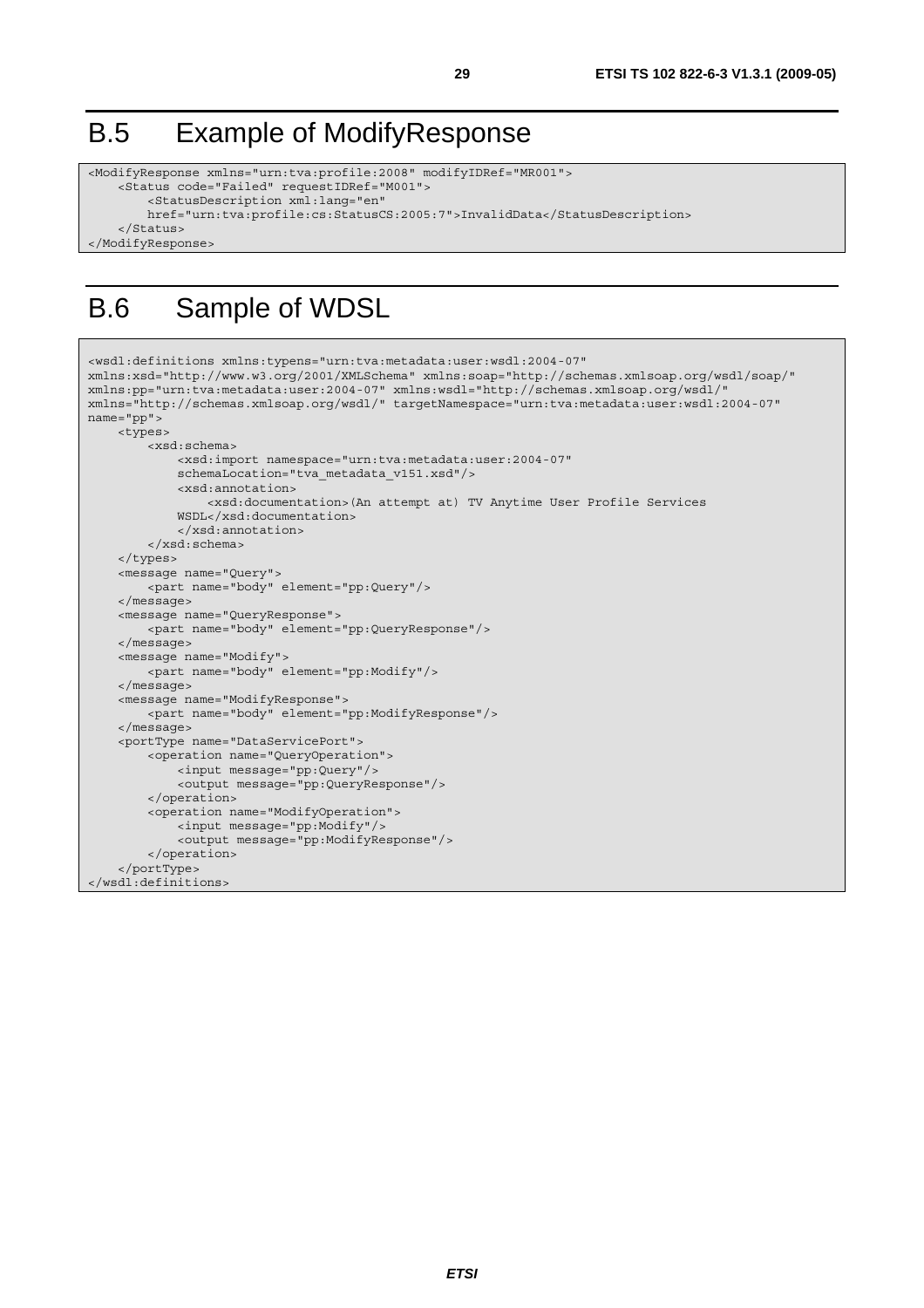The *TV-Anytime* profile exchange schema listed in the present document has been aggregated into a series of xsd file, forming the reference documentation, contained in archive ts\_1028220603v010301p0.zip, which accompanies the present document.

- tva\_profile\_exchange\_6-3\_v131.xsd
- xenc-schema.xsd
- xmldsig-core-schema.xsd

The profile exchange metadata scheme imports other files that need to be present in order to be valid:

- xml.xsd
- tva\_mpeg7\_2008.xsd
- tva\_metadata\_3-1\_v151.xsd

These files are available in archive ts\_1028220301v010501p0.zip accompanying TS 102 822-3-1 [3].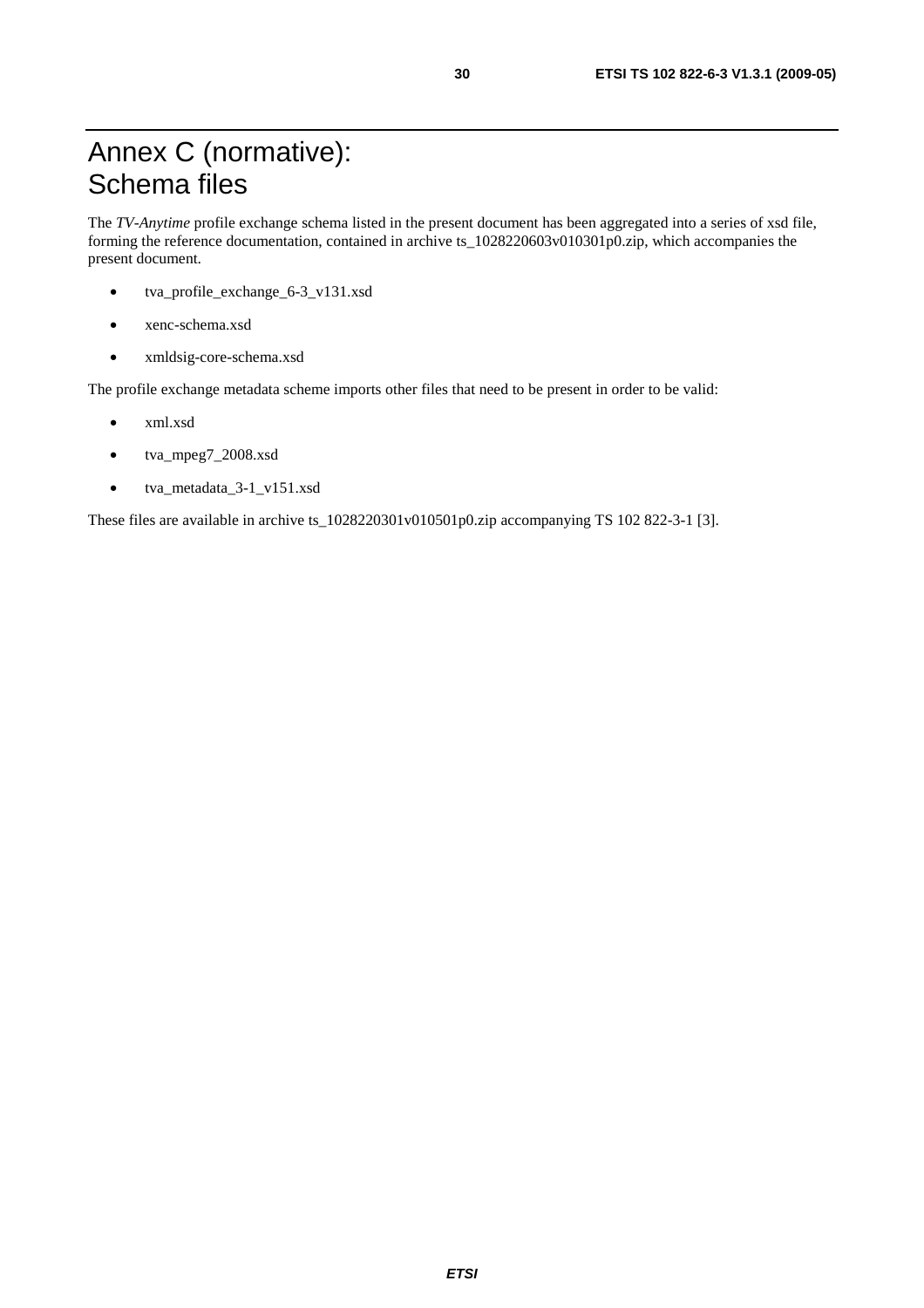## Annex D (informative): Bibliography

- Bindings and Profiles for the OASIS Security Assertion Markup Language (SAML).
- NOTE: Available at [http://www.oasis-open.org/committees/workgroup.php?wg\\_abbrev=security.](http://www.oasis-open.org/committees/workgroup.php?wg_abbrev=security)
- IETF RFC 1945: "Hypertext Transfer Protocol HTTP/1.0".

NOTE: Available at [http://www.ietf.org/rfc/rfc1945.txt.](ftp://ftp.rfc-editor.org/in-notes/rfc1945.txt)

• IETF RFC 2119: "Key words for use in RFCs to Indicate Requirement Levels".

NOTE: Available at [http://www.ietf.org/rfc/rfc2119.txt.](http://www.ietf.org/rfc/rfc2119.txt)

• IETF RFC 2616: "Hypertext Transfer Protocol - HTTP/1.1".

NOTE: Available at [http://www.ietf.org/rfc/rfc2616.txt.](ftp://ftp.rfc-editor.org/in-notes/rfc2616.txt)

- Liberty Reverse HTTP Binding for SOAP Specification.
- Liberty ID-WSF Security & Privacy Overview, Version 1.0.
- Liberty ID-WSF 1.0 Static Conformance Requirements, Version 1.0.
- Liberty ID-WSF Draft Guidelines.
- Liberty ID-WSF 1.0 Errata, Version 1.0.
- Liberty Alliance Developer Tutorial.
- NOTE: Available at: [http://www.projectliberty.org/resource\\_center/specifications/liberty\\_alliance\\_complete\\_specifications\\_zi](http://www.projectliberty.org/resource_center/specifications/liberty_alliance_complete_specifications_zip_package_21_november_2008) [p\\_package\\_21\\_november\\_2008.](http://www.projectliberty.org/resource_center/specifications/liberty_alliance_complete_specifications_zip_package_21_november_2008)
- Liberty Alliance Technical Glossary Version 1.3.

#### NOTE: Available at:

[http://www.projectliberty.org/resource\\_center/specifications/liberty\\_alliance\\_complete\\_specifications\\_zi](http://www.projectliberty.org/resource_center/specifications/liberty_alliance_complete_specifications_zip_package_21_november_2008) [p\\_package\\_21\\_november\\_2008.](http://www.projectliberty.org/resource_center/specifications/liberty_alliance_complete_specifications_zip_package_21_november_2008)

Liberty Alliance Specifications.

#### NOTE: Available at:

[http://www.projectliberty.org/resource\\_center/specifications/liberty\\_alliance\\_complete\\_specifications\\_zi](http://www.projectliberty.org/resource_center/specifications/liberty_alliance_complete_specifications_zip_package_21_november_2008) [p\\_package\\_21\\_november\\_2008.](http://www.projectliberty.org/resource_center/specifications/liberty_alliance_complete_specifications_zip_package_21_november_2008)

• Liberty ID-WSF Discovery Service Specification, Version 1.1.

#### NOTE: Available at:

[http://www.projectliberty.org/resource\\_center/specifications/liberty\\_alliance\\_complete\\_specifications\\_zi](http://www.projectliberty.org/resource_center/specifications/liberty_alliance_complete_specifications_zip_package_21_november_2008) [p\\_package\\_21\\_november\\_2008.](http://www.projectliberty.org/resource_center/specifications/liberty_alliance_complete_specifications_zip_package_21_november_2008)

• Liberty ID-WSF Data Services Template Specification, Version 1.0.

#### NOTE: Available at:

[http://www.projectliberty.org/resource\\_center/specifications/liberty\\_alliance\\_complete\\_specifications\\_zi](http://www.projectliberty.org/resource_center/specifications/liberty_alliance_complete_specifications_zip_package_21_november_2008) [p\\_package\\_21\\_november\\_2008.](http://www.projectliberty.org/resource_center/specifications/liberty_alliance_complete_specifications_zip_package_21_november_2008)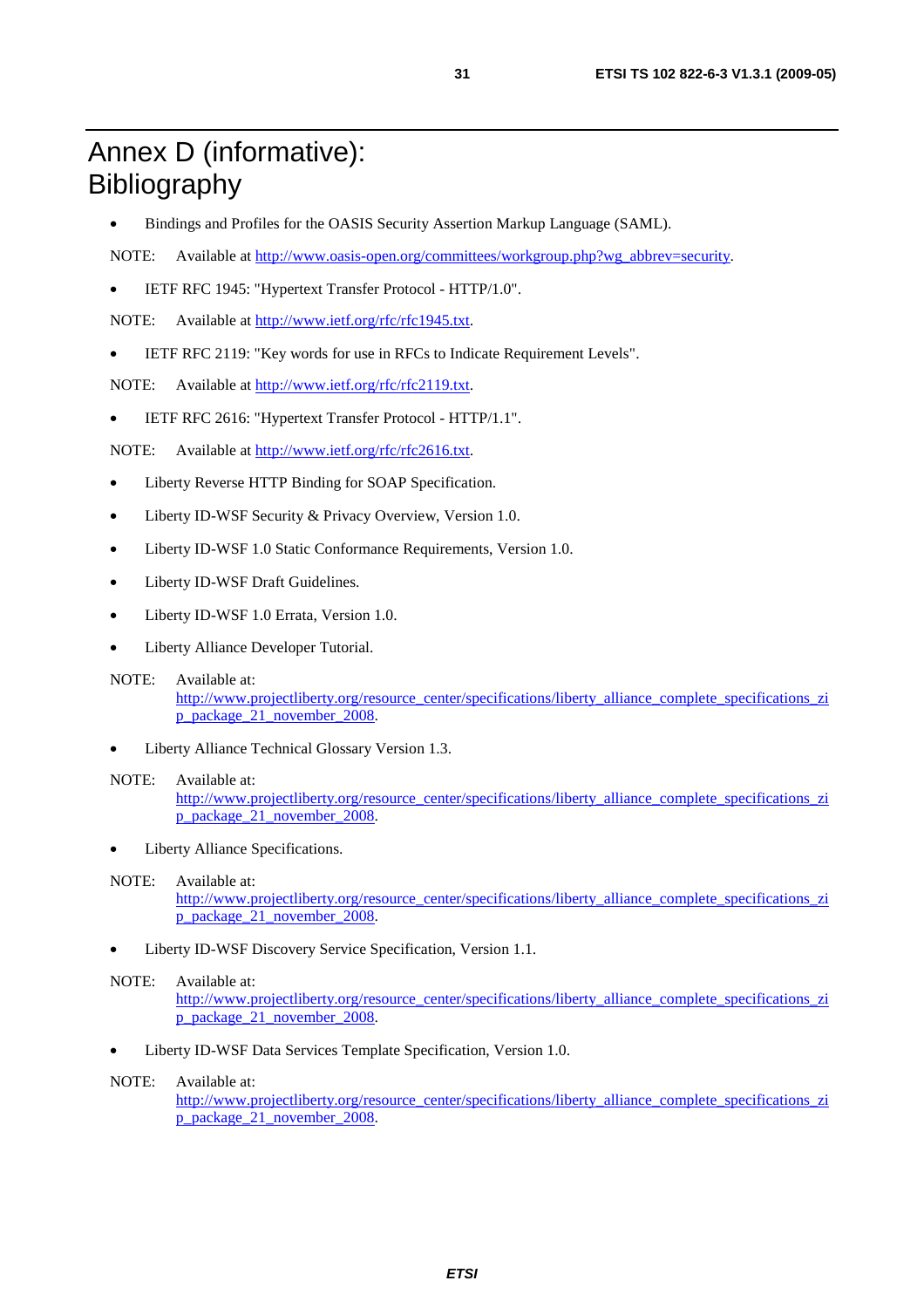- Liberty ID-SIS Personal Profile Service Specification, Version 1.0.
- NOTE: Available at:

[http://www.projectliberty.org/resource\\_center/specifications/liberty\\_alliance\\_complete\\_specifications\\_zi](http://www.projectliberty.org/resource_center/specifications/liberty_alliance_complete_specifications_zip_package_21_november_2008) [p\\_package\\_21\\_november\\_2008.](http://www.projectliberty.org/resource_center/specifications/liberty_alliance_complete_specifications_zip_package_21_november_2008)

• Liberty ID-WSF SOAP Binding Specification, Version 1.1.

#### NOTE: Available at:

[http://www.projectliberty.org/resource\\_center/specifications/liberty\\_alliance\\_complete\\_specifications\\_zi](http://www.projectliberty.org/resource_center/specifications/liberty_alliance_complete_specifications_zip_package_21_november_2008) [p\\_package\\_21\\_november\\_2008.](http://www.projectliberty.org/resource_center/specifications/liberty_alliance_complete_specifications_zip_package_21_november_2008)

Liberty ID-WSF Architecture Overview.

#### NOTE: Available at:

[http://www.projectliberty.org/resource\\_center/specifications/liberty\\_alliance\\_complete\\_specifications\\_zi](http://www.projectliberty.org/resource_center/specifications/liberty_alliance_complete_specifications_zip_package_21_november_2008) [p\\_package\\_21\\_november\\_2008.](http://www.projectliberty.org/resource_center/specifications/liberty_alliance_complete_specifications_zip_package_21_november_2008)

Liberty ID-WSF Implementation Guidelines.

#### NOTE: Available at:

[http://www.projectliberty.org/resource\\_center/specifications/liberty\\_alliance\\_complete\\_specifications\\_zi](http://www.projectliberty.org/resource_center/specifications/liberty_alliance_complete_specifications_zip_package_21_november_2008) [p\\_package\\_21\\_november\\_2008.](http://www.projectliberty.org/resource_center/specifications/liberty_alliance_complete_specifications_zip_package_21_november_2008)

• Liberty ID-WSF Interaction Service Specification, Version 1.1.

#### NOTE: Available at:

[http://www.projectliberty.org/resource\\_center/specifications/liberty\\_alliance\\_complete\\_specifications\\_zi](http://www.projectliberty.org/resource_center/specifications/liberty_alliance_complete_specifications_zip_package_21_november_2008) [p\\_package\\_21\\_november\\_2008.](http://www.projectliberty.org/resource_center/specifications/liberty_alliance_complete_specifications_zip_package_21_november_2008)

• Liberty ID-WSF Security Mechanisms Specification, Version 1.2.

#### NOTE: Available at:

[https://www.projectliberty.org/resource\\_center/specifications/liberty\\_alliance\\_complete\\_specifications\\_zi](https://www.projectliberty.org/resource_center/specifications/liberty_alliance_complete_specifications_zip_package_17_december_2007) [p\\_package\\_17\\_december\\_2007.](https://www.projectliberty.org/resource_center/specifications/liberty_alliance_complete_specifications_zip_package_17_december_2007)

• Liberty ID-WSF Client Profiles Specification, Version 1.1.

#### NOTE: Available at:

[http://www.projectliberty.org/resource\\_center/specifications/liberty\\_alliance\\_complete\\_specifications\\_zi](http://www.projectliberty.org/resource_center/specifications/liberty_alliance_complete_specifications_zip_package_21_november_2008) p\_package<sup>21\_</sup>november\_2008.

• Liberty ID-WSF Authentication Service Specification, Version 1.1.

#### NOTE: Available at:

[http://www.projectliberty.org/resource\\_center/specifications/liberty\\_alliance\\_complete\\_specifications\\_zi](http://www.projectliberty.org/resource_center/specifications/liberty_alliance_complete_specifications_zip_package_21_november_2008) [p\\_package\\_21\\_november\\_2008.](http://www.projectliberty.org/resource_center/specifications/liberty_alliance_complete_specifications_zip_package_21_november_2008)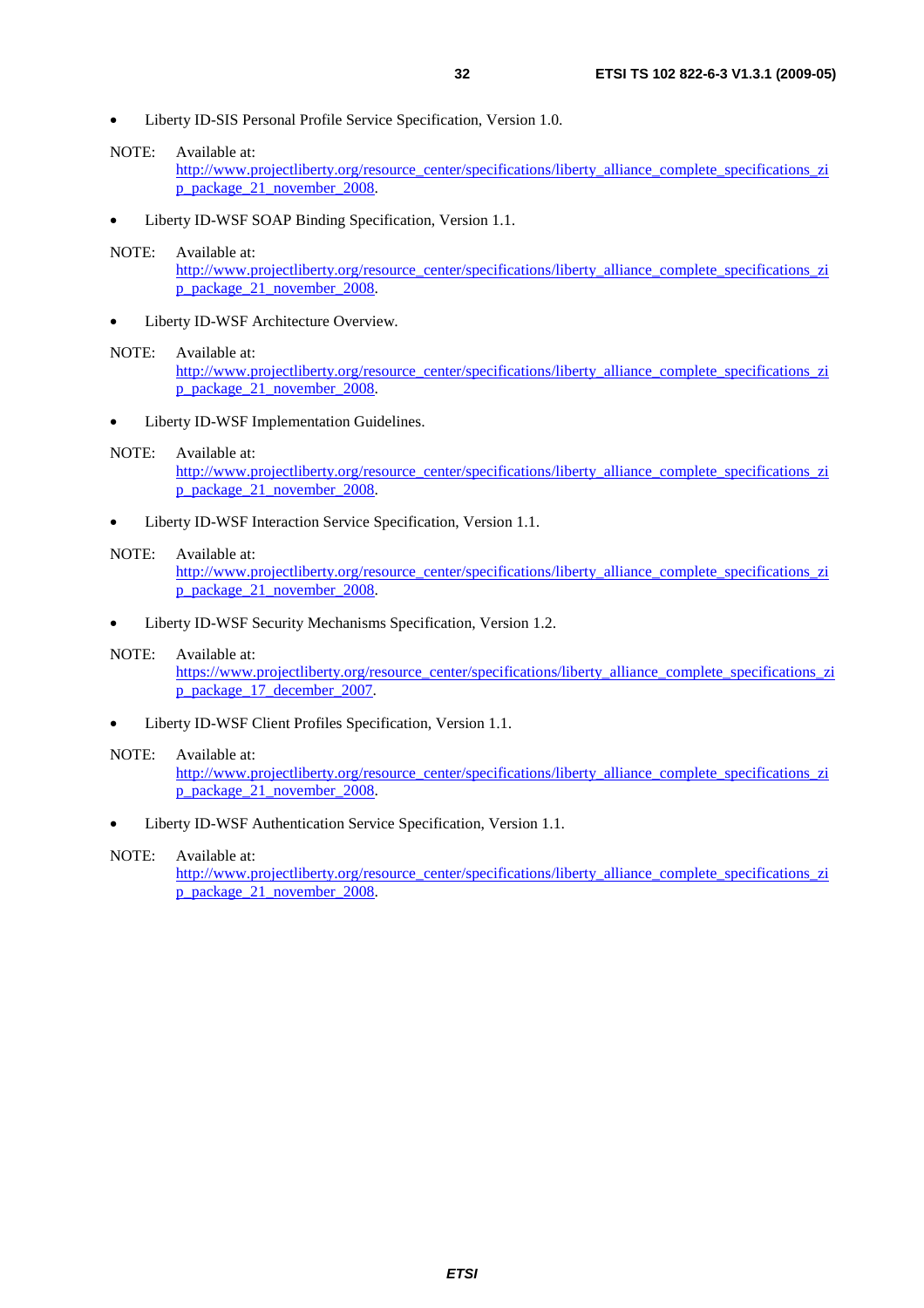## List of tables